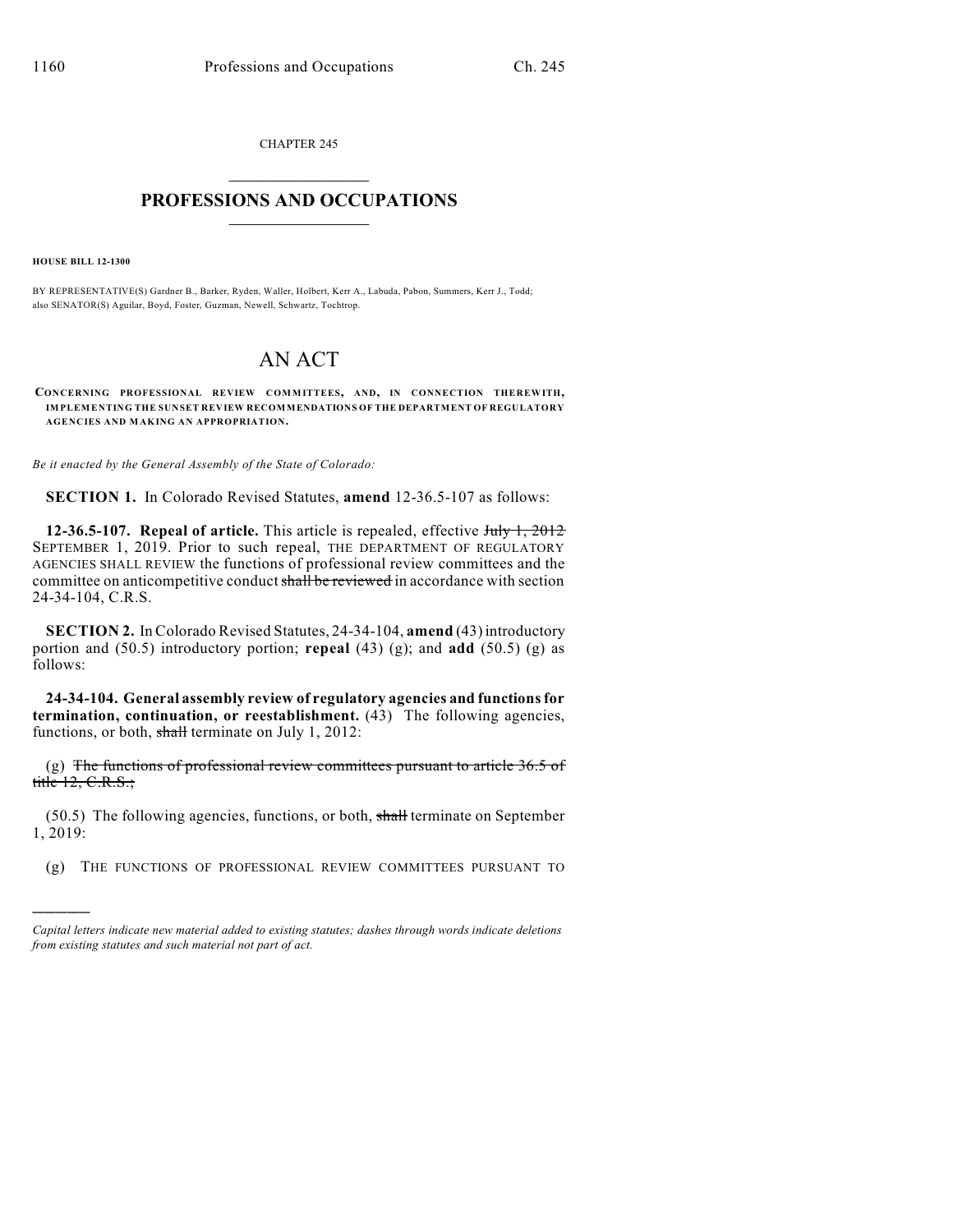ARTICLE 36.5 OF TITLE 12, C.R.S.

**SECTION 3.** In Colorado Revised Statutes, **amend** 12-36.5-101 as follows:

**12-36.5-101. Legislative declaration.** (1) The general assembly hereby finds, determines, and declares that the Colorado medical board created pursuant to IN article 36 of this title acts AND THE STATE BOARD OF NURSING CREATED IN ARTICLE 38 OF THIS TITLE ACT for the state in its sovereign capacity to govern licensure, discipline, and professional review of persons licensed to practice medicine, LICENSED AS PHYSICIAN ASSISTANTS, AND LICENSED TO PRACTICE NURSING AND GRANTED AUTHORITY AS ADVANCED PRACTICE NURSES, RESPECTIVELY, in thisstate. The general assembly further finds, determines, and declares that:

(a) The authority to practice medicine PROVIDE HEALTH CARE in this state is a privilege granted by the legislative authority of the state; and that

(b) It is necessary for the health, safety, and welfare of the people of this state that the Colorado medical board APPROPRIATE REGULATORY BOARDS exercise its THEIR authority to protect the people of this state from the unauthorized practice of medicine and from unprofessional conduct by persons licensed to practice medicine PROVIDE HEALTH CARE under article 36 ARTICLES 36 AND 38 of this title.

(2) The general assembly recognizes that:

(a) Many patients of personslicensed to practice medicine PROVIDE HEALTH CARE in this state have restricted choices of physicians HEALTH CARE PROVIDERS under a variety of circumstances and conditions;

(b) Many patients lack the knowledge, experience, or education to properly evaluate the quality of medical OR NURSING practice or the professional conduct of those licensed to practice medicine, LICENSED TO ACT AS PHYSICIAN ASSISTANTS, AND LICENSED TO PRACTICE NURSING AND GRANTED AUTHORITY AS ADVANCED PRACTICE NURSES; and

(c) It is necessary and proper that the Colorado medical board RESPECTIVE REGULATORY BOARDS exercise its THEIR regulatory authority to protect the health, safety, and welfare of the people of this state.

(3) The general assembly recognizes that, in the proper exercise of  $\frac{1}{15}$  THEIR authority and responsibilities under this article, the Colorado medical board AND THE STATE BOARD OF NURSING must, to some extent, replace competition with regulation, and that such THE replacement of competition by regulation, particularly with regard to physicians PERSONS LICENSED UNDER ARTICLE 36 OF THIS TITLE OR LICENSED UNDER ARTICLE 38 OF THIS TITLE AND GRANTED AUTHORITY AS ADVANCED PRACTICE NURSES, is related to a legitimate state interest in the protection of the health, safety, and welfare of the people of this state.

**SECTION 4.** In Colorado Revised Statutes, **amend** 12-36.5-102 as follows:

**12-36.5-102. Definitions.** As used in this article, unless the context otherwise requires: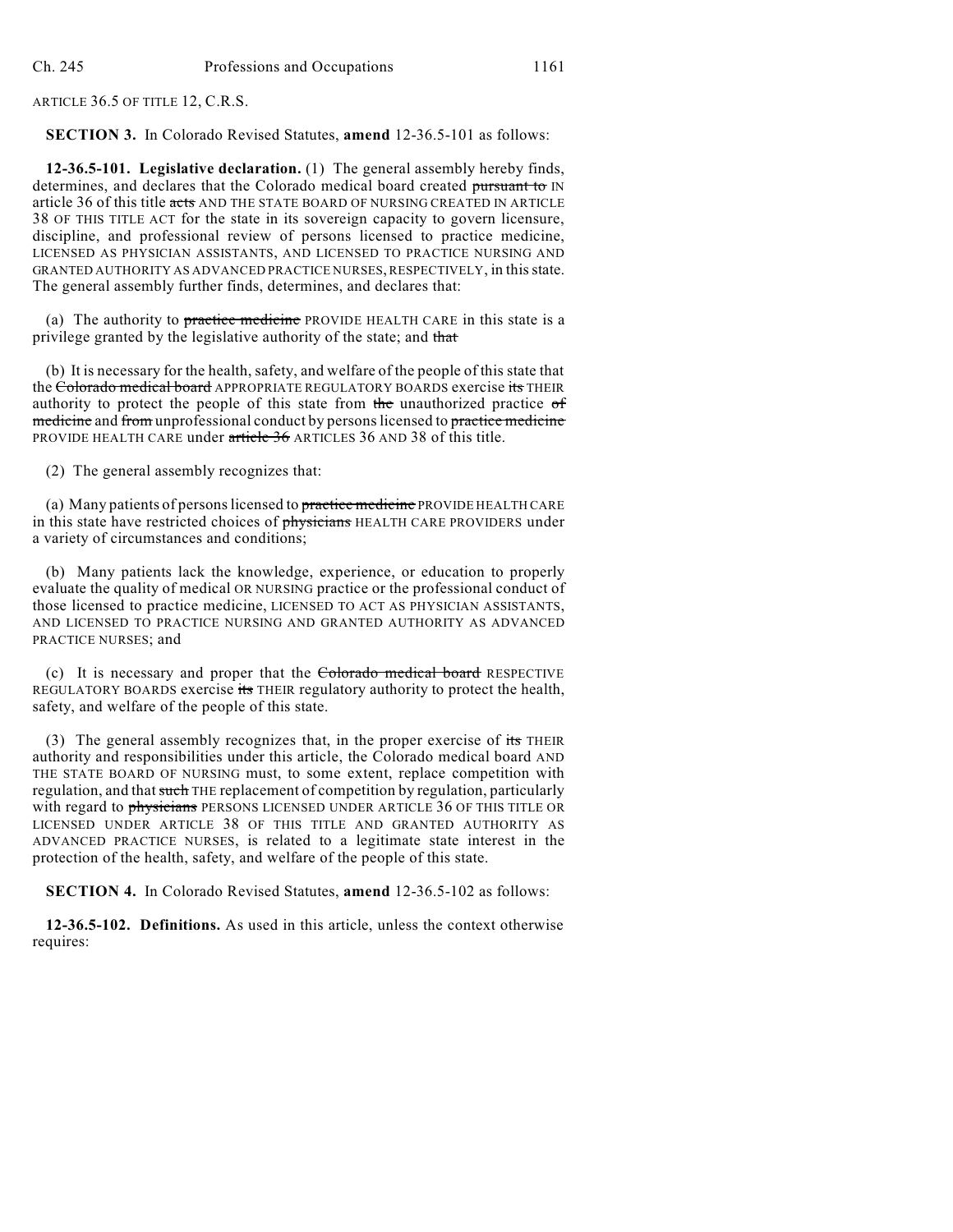(1) "Medical board" means the Colorado medical board created pursuant to section 12-36-103. "AUTHORIZED ENTITY" MEANS A CORPORATION, ORGANIZATION, OR ENTITY THAT IS AUTHORIZED TO ESTABLISH A PROFESSIONAL REVIEW COMMITTEE UNDER SECTION 12-36.5-104 (4) OR (5) OR UNDER RULES OF THE MEDICAL BOARD OR NURSING BOARD ADOPTED PURSUANT TO SECTION 12-36.5-104 (5).

(2) "CMS" MEANS THE FEDERAL CENTERS FOR MEDICARE AND MEDICAID SERVICES.

(2.5) "DIVISION" MEANS THE DIVISION OF REGISTRATIONS IN THE DEPARTMENT OF REGULATORY AGENCIES.

 $(2)(3)$  "Governing board" means any A board, board of trustees, governing board, or other body, or duly authorized subcommittee thereof, of any organization of health care providers AN AUTHORIZED ENTITY, which board or body has final authority pursuant to such organization's THE ENTITY'S written bylaws, policies, or procedures to take final action regarding the recommendations of any authorized A professional review committee.

(4) "JOINT COMMISSION" MEANS THE JOINT COMMISSION OR ITS SUCCESSOR ENTITY.

(5) "MEDICAL BOARD" MEANS THE COLORADO MEDICAL BOARD CREATED IN SECTION 12-36-103 (1).

 $(3)$  (6) "Professional review committee" means any committee authorized under the provisions of this article to review and evaluate the COMPETENCE, professional conduct of, and OR the quality and appropriateness of patient care provided by, any physician PERSON licensed under article 36 of this title OR LICENSED UNDER ARTICLE 38 OF THIS TITLE AND GRANTED AUTHORITY AS AN ADVANCED PRACTICE NURSE. "PROFESSIONAL REVIEW COMMITTEE" INCLUDES A GOVERNING BOARD, A HEARING PANEL APPOINTED BY A GOVERNING BOARD TO CONDUCT A HEARINGUNDER SECTION 12-36.5-104 (7) (a), AND AN INDEPENDENT THIRD PARTY DESIGNATED BY A GOVERNING BOARD UNDER SECTION 12-36.5-104 (8) (b).

 $(4)$  (7) (a) "Records" means any and all written, ELECTRONIC, or verbal ORAL communications by any person any member of an investigative body, or any professional review committee or governing board, or the staff thereof arising from any activities of a professional review committee, INCLUDING A GOVERNING BOARD, ESTABLISHED BY AN authorized by ENTITY UNDER this article OR BY THE AGENT OR STAFF THEREOF, including the ANY:

(I) LETTERS OF REFERENCE;

(II) Complaint, response, OR correspondence related thereto TO THE COMPLAINT OR RESPONSE;

(III) INTERVIEWS OR STATEMENTS, REPORTS, MEMORANDA, ASSESSMENTS, AND PROGRESS REPORTS DEVELOPED TO ASSIST IN PROFESSIONAL REVIEW ACTIVITIES;

(IV) ASSESSMENTS AND PROGRESS REPORTS TO ASSIST IN PROFESSIONAL REVIEW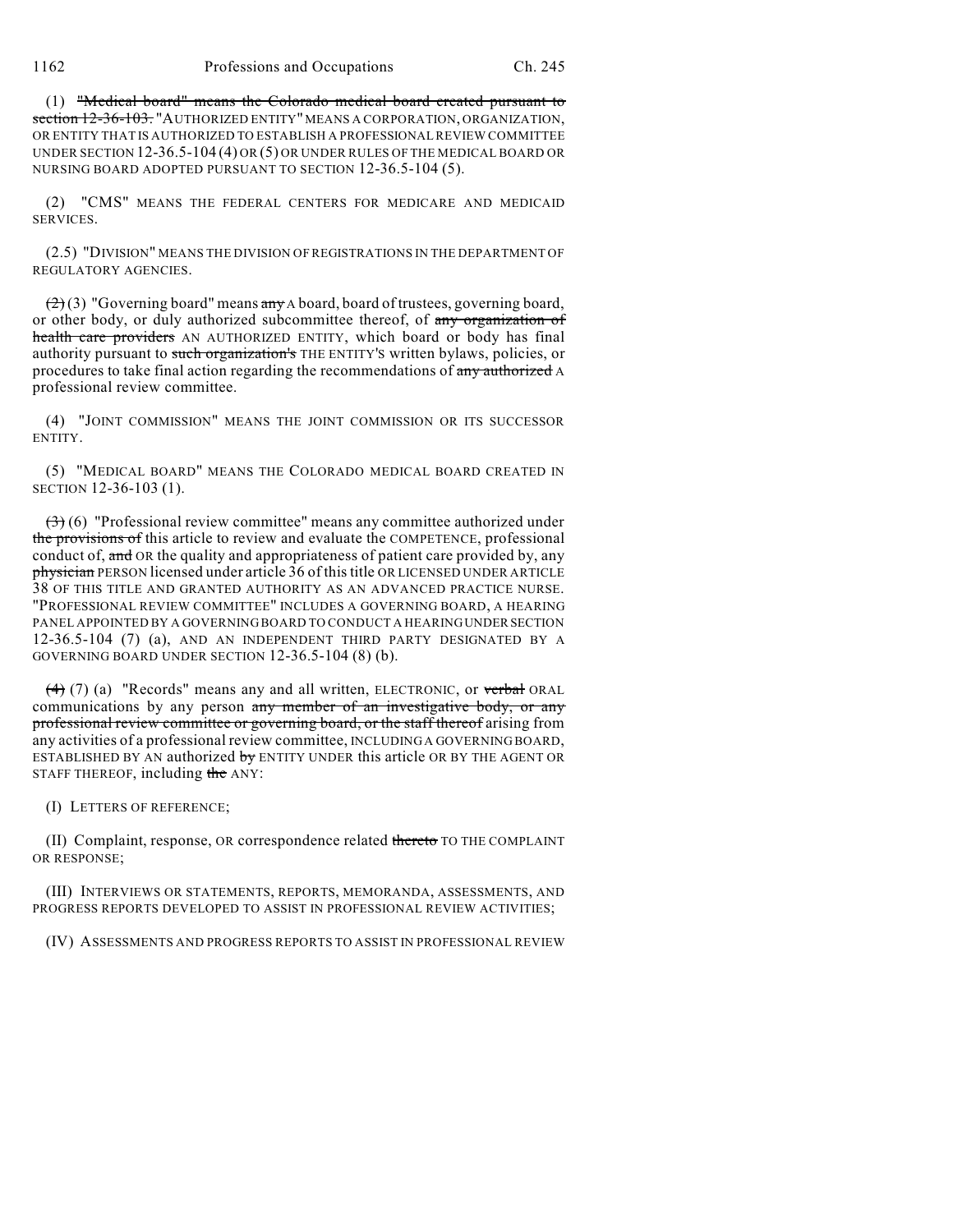ACTIVITIES, INCLUDING REPORTS AND ASSESSMENTS DEVELOPED BY INDEPENDENT CONSULTANTS IN CONNECTION WITH PROFESSIONAL REVIEW ACTIVITIES; AND

(V) Recordings or transcripts of proceedings, minutes, formal recommendations, decisions, exhibits, and other similar items or documents RELATED TO PROFESSIONAL REVIEW ACTIVITIES OR THE COMMITTEE ON ANTICOMPETITIVE CONDUCT AND typically constituting the records of administrative proceedings.

(b) "RECORDS" DOES NOT INCLUDE ANY WRITTEN, ELECTRONIC, OR ORAL COMMUNICATIONS BY ANY PERSON THAT ARE OTHERWISE AVAILABLE FROM A SOURCE OUTSIDE THE SCOPE OF PROFESSIONAL REVIEW ACTIVITIES, INCLUDING MEDICAL RECORDS AND OTHER HEALTH INFORMATION.

(8) "STATE BOARD OF NURSING" OR "NURSING BOARD" MEANS THE STATE BOARD OF NURSING CREATED IN SECTION 12-38-104.

**SECTION 5.** In Colorado Revised Statutes, **amend** 12-36.5-103 as follows:

**12-36.5-103. Use of professional review committees.** (1) (a) The general assembly recognizes that:

(I) The medical board AND THE NURSING BOARD, while assuming and retaining ultimate authority for licensure and discipline in accordance with article ARTICLES 36 AND 38 of this title, RESPECTIVELY, and in accordance with this article, cannot practically and economically assume responsibility over every single allegation or instance of purported deviation from the standards of quality for the practice of medicine OR NURSING, from the standards of professional conduct, or from the standards of appropriate care; and that

(II) An attempt to exercise such oversight would result in extraordinary delays in the determination of the legitimacy of such THE allegations and would result in the inappropriate and unequal exercise of its THEIR authority to license and discipline physicians PERSONS LICENSED UNDER ARTICLE 36 OF THIS TITLE OR LICENSED UNDER ARTICLE 38 OF THIS TITLE AND GRANTED AUTHORITY AS ADVANCED PRACTICE NURSES.

(b) It is therefore the intent of the general assembly that the medical board AND THE NURSING BOARD utilize and allow professional review committees and governing boards to assist it THEM in meeting its THEIR responsibilities under article ARTICLES 36 AND 38 of this title, RESPECTIVELY, and under this article.

(2) All physicians PERSONS LICENSED UNDER ARTICLE 36 OF THIS TITLE OR LICENSED UNDER ARTICLE 38 OF THIS TITLE AND GRANTED AUTHORITY AS ADVANCED PRACTICE NURSES are encouraged to serve upon such professional review committees when called to do so and to study and review in good faith AN OBJECTIVELY REASONABLE MANNER the professional conduct of physicians PERSONS LICENSED UNDER ARTICLE 36 OF THIS TITLE OR LICENSED UNDER ARTICLE 38 OF THIS TITLE AND GRANTED AUTHORITY AS ADVANCED PRACTICE NURSES, including the COMPETENCE, PROFESSIONAL CONDUCT OF, OR THE quality and appropriateness of patient care PROVIDED BY, THOSE PERSONS.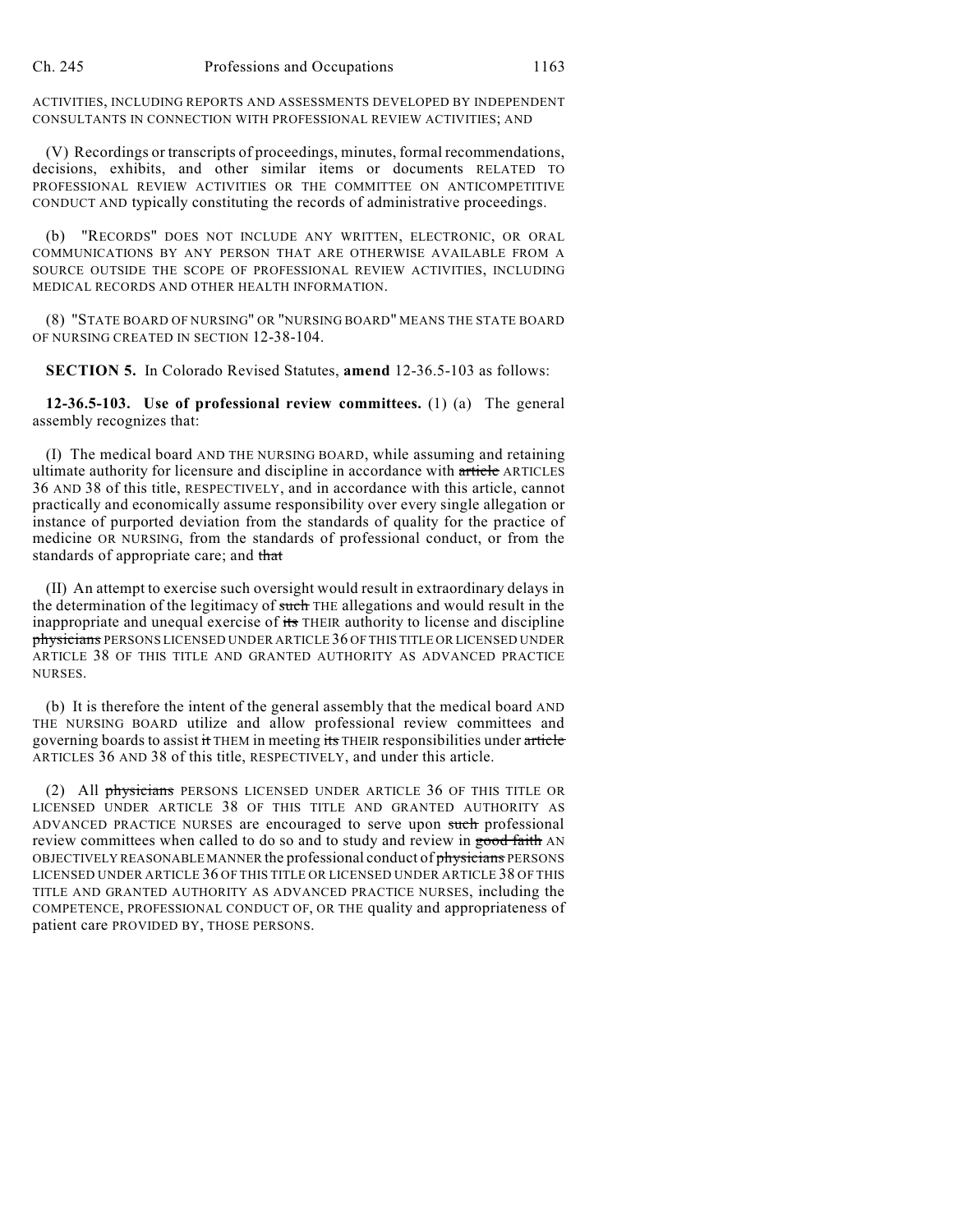(3) (a) The use of professional review committees is declared to be an extension of the authority of the medical board AND NURSING BOARD. However, except as otherwise provided in this article, nothing in this article shall limit LIMITS the authority of professional review committees properly constituted under this article.

(b) Professional review committees, the members who constitute such THE committees, governing boards, AUTHORIZED ENTITIES, and persons who participate directly or indirectly in professional review proceedings ACTIVITIES are granted certain immunities from liability arising from actions which THAT are within the scope of their activities and taken in good faith as provided in section 12-36.5-105. Such THESE grants of immunity from liability are declared to be necessary to ensure that professional review committees and governing boards can exercise their professional knowledge and judgment.

**SECTION 6.** In Colorado Revised Statutes, **amend** 12-36.5-104 as follows:

**12-36.5-104. Establishment of professional review committees - function**  rules. (1) A professional review committee may be established pursuant to this section to review and evaluate the COMPETENCE OF, THE quality and appropriateness of patient care provided by, and OR the professional conduct of, any physician licensed under article 36 of this title PERSON LICENSED UNDER ARTICLE 36 OF THIS TITLE OR LICENSED UNDER ARTICLE 38 OF THIS TITLE AND GRANTED AUTHORITY AS AN ADVANCED PRACTICE NURSE.

(2) Persons Licensed to practice medicine under article 36 of this title PHYSICIANS who are actively engaged in the practice of medicine in this state shall MUST constitute a majority of THE VOTING MEMBERS OF any professional review committee established pursuant to this section FOR PHYSICIANS AND PHYSICIAN ASSISTANTS; except for those boards THAT PHYSICIANS NEED NOT CONSTITUTE THE MAJORITY OF THE VOTING MEMBERS OF A GOVERNING BOARD authorized by paragraph (g) of subsection (4) of this section OR AN INDEPENDENT THIRD PARTY DESIGNATED BY A GOVERNING BOARD UNDER PARAGRAPH (b) OF SUBSECTION (8) OF THIS SECTION.

(2.5) A PROFESSIONAL REVIEW COMMITTEE THAT IS REVIEWING THE COMPETENCE OF, THE QUALITY AND APPROPRIATENESS OF PATIENT CARE PROVIDED BY, OR THE PROFESSIONAL CONDUCT OF, A PERSON LICENSED UNDER ARTICLE 38 OF THIS TITLE AND GRANTED AUTHORITY AS AN ADVANCED PRACTICE NURSE MUST EITHER:

(a) HAVE, AS A VOTING MEMBER, AT LEAST ONE PERSON LICENSED UNDER ARTICLE 38 OF THIS TITLE AND GRANTED AUTHORITY AS AN ADVANCED PRACTICE NURSE WITH A SCOPE OF PRACTICE SIMILAR TO THAT OF THE PERSON WHO IS THE SUBJECT OF THE REVIEW; OR

(b) ENGAGE, TO PERFORM AN INDEPENDENT REVIEW AS APPROPRIATE, AN INDEPENDENT PERSON LICENSED UNDER ARTICLE 38 OF THIS TITLE AND GRANTED AUTHORITY AS AN ADVANCED PRACTICE NURSE WITH A SCOPE OF PRACTICE SIMILAR TO THAT OF THE PERSON WHO IS THE SUBJECT OF THE REVIEW. THE PERSON CONDUCTING THE INDEPENDENT REVIEW MUST BE A PERSON WHO WAS NOT PREVIOUSLY INVOLVED IN THE REVIEW.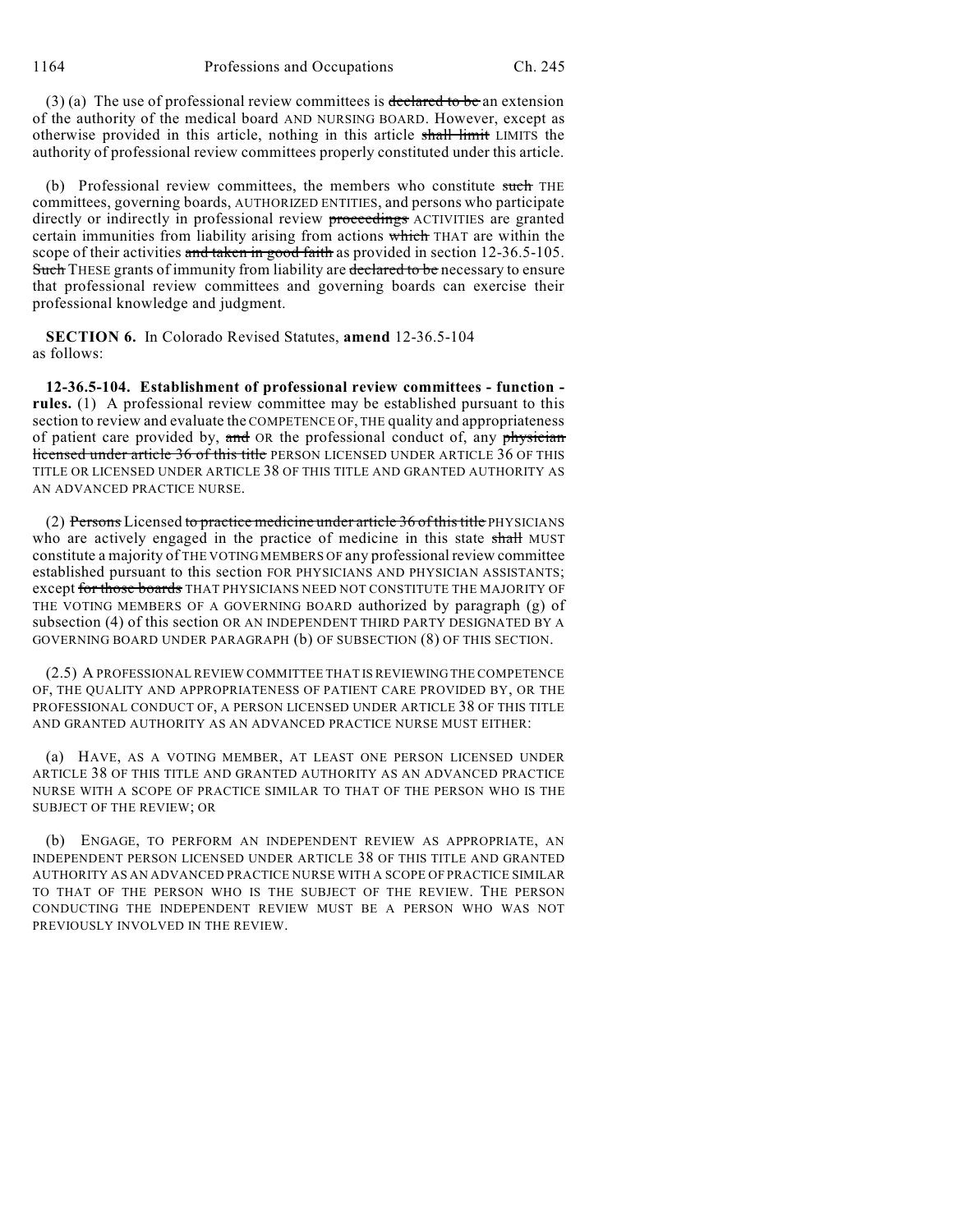(3) A utilization and quality control peer review organization, as defined pursuant to 42 U.S.C. sec. 1320c-1, or any other organization performing similar review services under federal or state law shall be IS an approved professional review committee under this article.

(4) Any A professional review committee established by any of the following organizations, entities, or professional societies shall be AUTHORIZED ENTITIES IS an approved professional review committee under this article if it operates pursuant to IN COMPLIANCE WITH written bylaws, policies, or procedures that are in compliance with this article and that have been approved by its THE AUTHORIZED ENTITY's governing board AND IF IT IS REGISTERED WITH THE DIVISION IN ACCORDANCE WITH SECTION 12-36.5-104.6:

(a) The medical staff of a hospital licensed pursuant to part 1 of article 3 of title 25, C.R.S., or certified pursuant to section 25-1.5-103 (1) (a) (II), C.R.S.;

(b) The medical staff of a hospital-related corporation. For the purposes of this paragraph (b),  $\alpha$  corporation AN ENTITY is A "hospital-related CORPORATION" if the licensed or certified hospital or holding company of such THE LICENSED OR CERTIFIED hospital has ownership or control of such corporation THE ENTITY;

(c) A society or association of physicians whose membership includes not less than one-third of the doctors of medicine or doctors of osteopathy licensed to practice and residing in this state, if the physician whose services are the subject of the review is a member of such THE society or association;

(c.5) A SOCIETY OR ASSOCIATION OF ADVANCED PRACTICE NURSES LICENSED AND REGISTERED PURSUANT TO ARTICLE 38 OF THIS TITLE AND RESIDING IN THIS STATE, IF THE ADVANCED PRACTICE NURSE WHOSE SERVICES ARE THE SUBJECT OF THE REVIEW IS A MEMBER OF THE SOCIETY OR ASSOCIATION;

(d) A society or association of physicians licensed to practice and residing in this state and specializing in a specific discipline of medicine, whose society or association has been designated by the medical board as the A specialty society or association representative of physicians practicing such THE specific discipline of medicine, if the physician whose services are the subject of the review is a member of such THE specialty society or association;

(d.5) A SOCIETY OR ASSOCIATION OF ADVANCED PRACTICE NURSES LICENSED AND REGISTERED PURSUANT TO ARTICLE 38 OF THIS TITLE AND PRACTICING IN A SPECIFIED NURSING ROLE AND POPULATION FOCUS, AS DEFINED BY THE NURSINGBOARD, WHICH SOCIETY OR ASSOCIATION HAS BEEN DESIGNATED BY THE NURSING BOARD AS THE SPECIFIC NURSING SOCIETY OR ASSOCIATION REPRESENTATIVE OF THOSE ADVANCED PRACTICE NURSES PRACTICING IN THAT NURSING ROLE AND POPULATION FOCUS, IF THE ADVANCED PRACTICE NURSE WHOSE SERVICES ARE THE SUBJECT OF THE REVIEW IS A MEMBER OF THE DESIGNATED NURSING SOCIETY OR ASSOCIATION.

(e) An individual practice association or a preferred provider organization comprised CONSISTING of at least twenty-five physicians PERSONS LICENSED UNDER ARTICLE 36 OF THIS TITLE, OR LICENSED UNDER ARTICLE 38 OF THIS TITLE AND GRANTED AUTHORITY AS ADVANCED PRACTICE NURSES, or a medical group which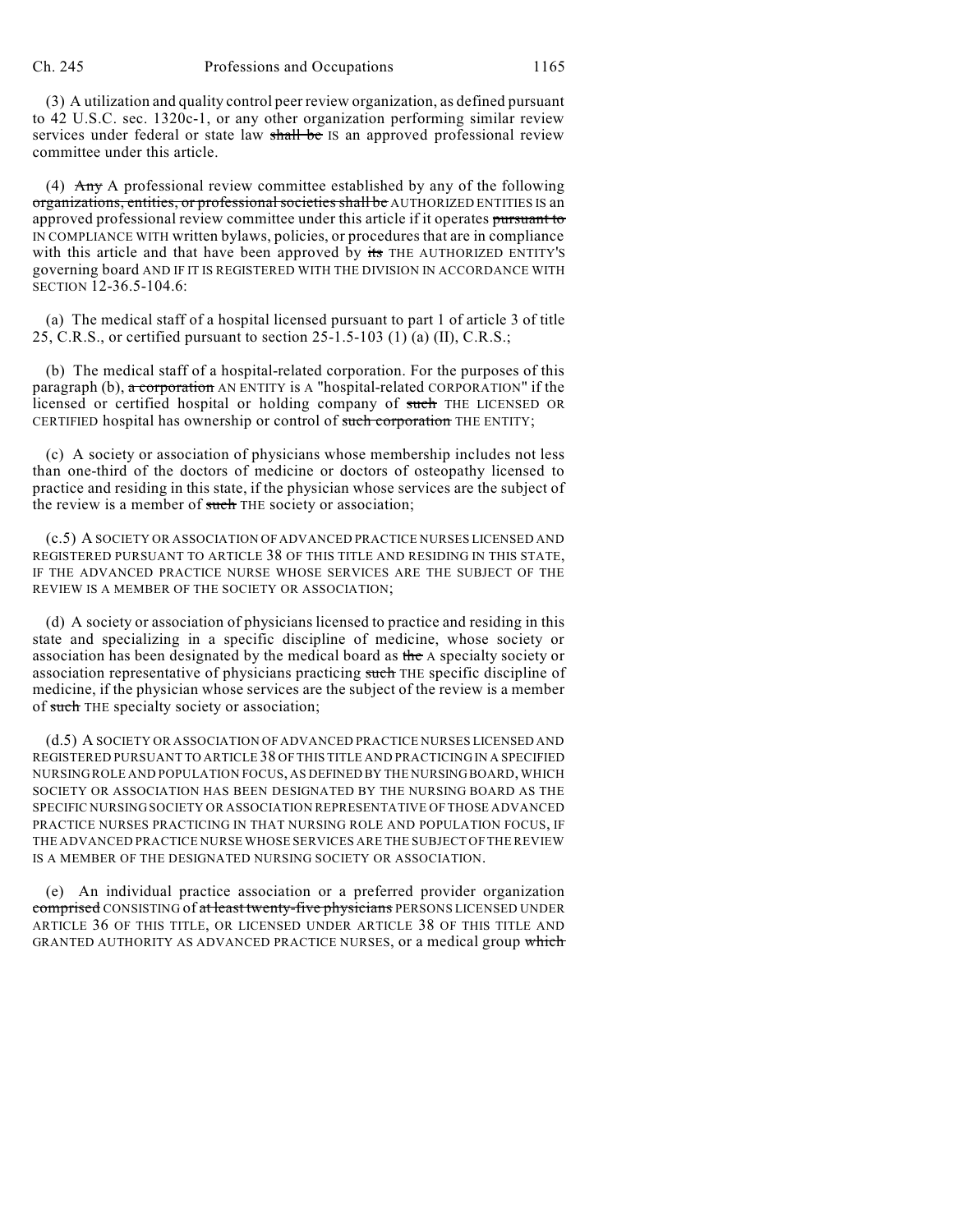THAT predominantly serves members of a health maintenance organization licensed pursuant to parts 1 and 4 of article 16 of title 10, C.R.S. A professional review committee established pursuant to this paragraph (e) shall have HAS jurisdiction to review only *physicians* PERSONS LICENSED UNDER ARTICLE 36 OF THIS TITLE, OR LICENSED UNDER ARTICLE 38 OF THIS TITLE AND GRANTED AUTHORITY AS ADVANCED PRACTICE NURSES, who are members of the association or organization creating and authorizing that committee; except that such THE professional review committee may review the care provided to a particular patient referred by a member of such THE association or organization to another physician PERSON LICENSED UNDER ARTICLE 36 OF THIS TITLE, OR LICENSED UNDER ARTICLE 38 OF THIS TITLE AND GRANTED AUTHORITY AS AN ADVANCED PRACTICE NURSE, who is not a member of such THE association or organization.

(f) A corporation authorized to insure physicians PERSONS LICENSED UNDER ARTICLE 36 OF THIS TITLE OR LICENSED UNDER ARTICLE 38 OF THIS TITLE AND GRANTED AUTHORITY AS ADVANCED PRACTICE NURSES pursuant to article 3 of title 10, C.R.S., or any other corporation ORGANIZATION authorized to insure such physicians PERSONS in this state when designated by the medical board OR NURSING BOARD under subsection (5) of this section;

(g) THE governing boards BOARD of any AUTHORIZED entity which THAT has a professional review committee established pursuant to article 36 OR ARTICLE 38 of this title;

(h) Any peer PROFESSIONAL review committee established or created by a combination or pooling of any of the organizations authorized by this section to have a professional review committee ENTITIES;

(i) (I) A nonprofit corporation or association comprised CONSISTING of representatives from a statewide medical PROFESSIONAL society and a statewide hospital association. Such THE association shall be comprised MUST CONSIST of physicians PERSONS LICENSED UNDER ARTICLE 36 OFTHIS TITLE OR LICENSED UNDER ARTICLE 38 OF THIS TITLE AND GRANTED AUTHORITY AS ADVANCED PRACTICE NURSES, hospital administrators, and hospital trustees, with a majority of such THE representatives being *physicians PERSONS LICENSED UNDER ARTICLE 36 OF THIS* TITLE WHEN THE SUBJECT OF THE INVESTIGATION IS A PERSON LICENSED UNDER ARTICLE 36 OF THIS TITLE, AND AT LEAST ONE OF THE REPRESENTATIVES BEING A PERSON LICENSED UNDER ARTICLE 38 OF THIS TITLE AND GRANTED AUTHORITY AS AN ADVANCED PRACTICE NURSE WHEN THE SUBJECT OF THE INVESTIGATION IS A PERSON LICENSED UNDER ARTICLE 38 OF THIS TITLE AND GRANTED AUTHORITY AS AN ADVANCED PRACTICE NURSE. The association may establish, or contract for, one or more peer PROFESSIONAL review committees to review the care by hospital staff physicians PERSONNEL WHO ARE LICENSED UNDER ARTICLE 36 OF THIS TITLE OR LICENSED UNDER ARTICLE 38 OF THIS TITLE AND GRANTED AUTHORITY AS ADVANCED PRACTICE NURSES, with priority given to small rural medical HOSPITAL staffs. Such peer THESE PROFESSIONAL review services shall MUST be available statewide on a fee-for-service basis to licensed or certified hospitals at the joint request of the governing **body** BOARD and the medical OR NURSING staff of the hospital or at the sole request of the governing body BOARD of the hospital. If a physician MEMBER being reviewed specializes in a generally recognized specialty of medicine OR NURSING, at least one of the physicians HEALTH CARE PROVIDERS on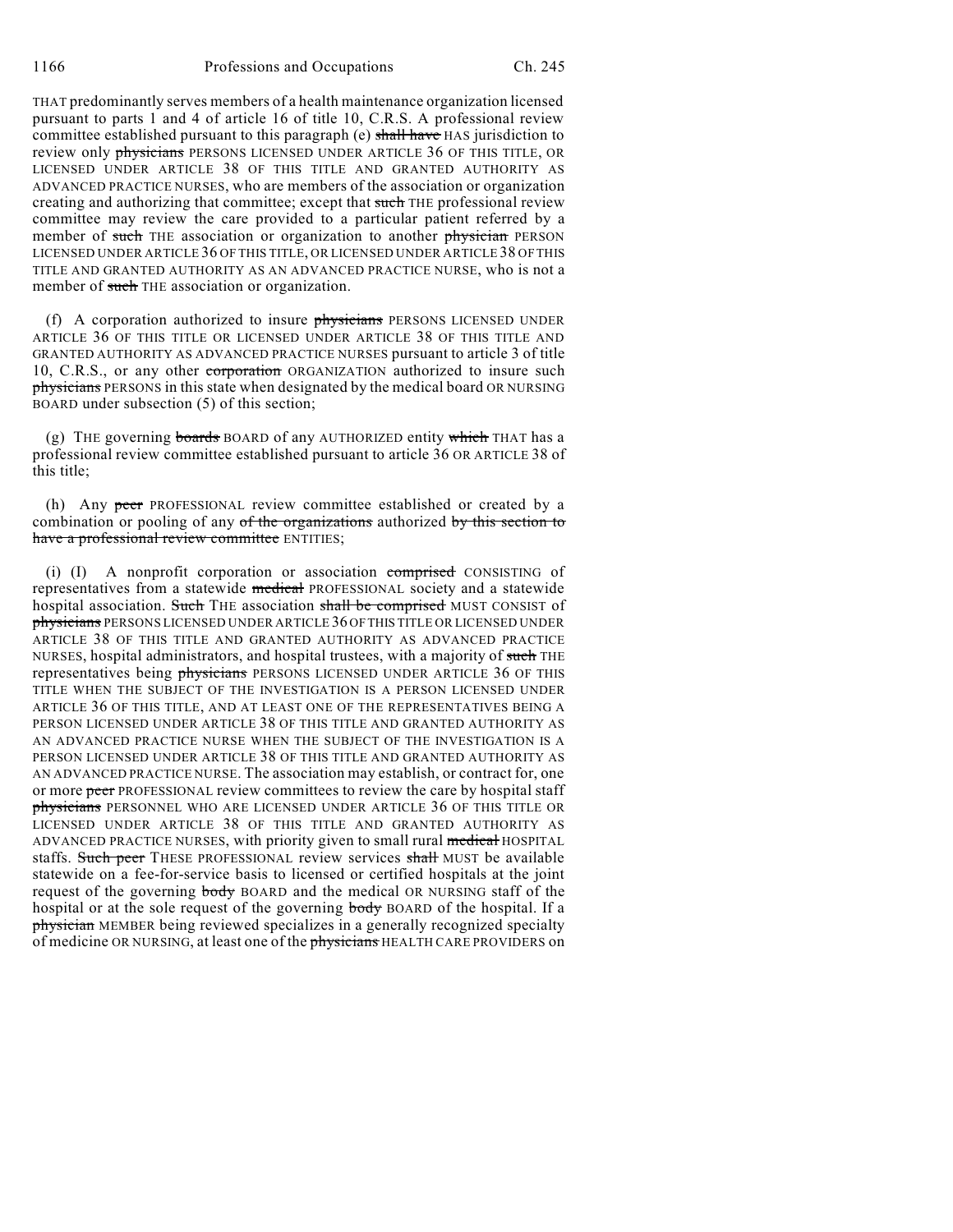the peer PROFESSIONAL review committee shall MUST be a physician practicing PERSON LICENSED UNDER ARTICLE 36 OF THIS TITLE, OR LICENSED UNDER ARTICLE 38 OF THIS TITLE AND GRANTED AUTHORITY AS AN ADVANCED PRACTICE NURSE, WHO PRACTICES such specialty.

(II) For purposes of the introductory portion to this subsection (4) AND THIS PARAGRAPH (i), the bylaws, policies, and OR procedures shall MUST be in compliance with this article and be approved by the nonprofit corporation or association.

(j) The medical OR NURSING staff of an ambulatory surgical center licensed pursuant to part 1 of article 3 of title 25, C.R.S.;

(k) A PROFESSIONAL SERVICES ENTITY ORGANIZED PURSUANT TO SECTION 12-36-134;

(l) A PROVIDER NETWORK THAT INCLUDES PERSONS LICENSED UNDER ARTICLE 36 OF THIS TITLE, OR LICENSED UNDER ARTICLE 38 OF THIS TITLE AND GRANTED AUTHORITY AS ADVANCED PRACTICE NURSES, AND IS ORGANIZED PURSUANT TO PART 3 OF ARTICLE 18 OF TITLE 6, C.R.S.;

(m) A HEALTH SYSTEM THAT INCLUDES TWO OR MORE AUTHORIZED ENTITIES WITH A COMMON GOVERNING BOARD;

(n) A TRUST ORGANIZATION ESTABLISHED UNDER ARTICLE 70 OF TITLE 11,C.R.S.;

(o) AN ENTITY LICENSED PURSUANT TO PARTS 1 AND 4 OF ARTICLE 16 OF TITLE 10, C.R.S.;

(p) AN ACCOUNTABLE CARE ORGANIZATION ESTABLISHED UNDER THE FEDERAL "PATIENT PROTECTION AND AFFORDABLE CARE ACT", PUB.L. 111-148, OR OTHER ORGANIZATION WITH A SIMILAR FUNCTION;

(q) A HOSPITAL LICENSED PURSUANT TO PART 1 OF ARTICLE 3 OF TITLE 25,C.R.S., OR CERTIFIED PURSUANT TO SECTION 25-1.5-103 (1) (a) (II), C.R.S.; AND

(r) AN AMBULATORY SURGICAL CENTER LICENSED PURSUANT TO PART 1 OF ARTICLE 3 OF TITLE 25, C.R.S.

(5) The medical board AND THE NURSING BOARD, WITH RESPECT TO THE LICENSEES SUBJECT TO THEIR JURISDICTION, may establish by rule procedures necessary to authorize other health care or physician organizations or professional societies to AS AUTHORIZED ENTITIES THAT MAY establish professional review committees.

(6) (a) A professional review committee acting pursuant to this part 1 may investigate or cause to be investigated:

(I) The qualifications AND COMPETENCE of any physician licensed under article 36 of this title PERSON LICENSED UNDER ARTICLE 36 OF THIS TITLE OR LICENSED UNDER ARTICLE 38 OF THIS TITLE AND GRANTED AUTHORITY AS AN ADVANCED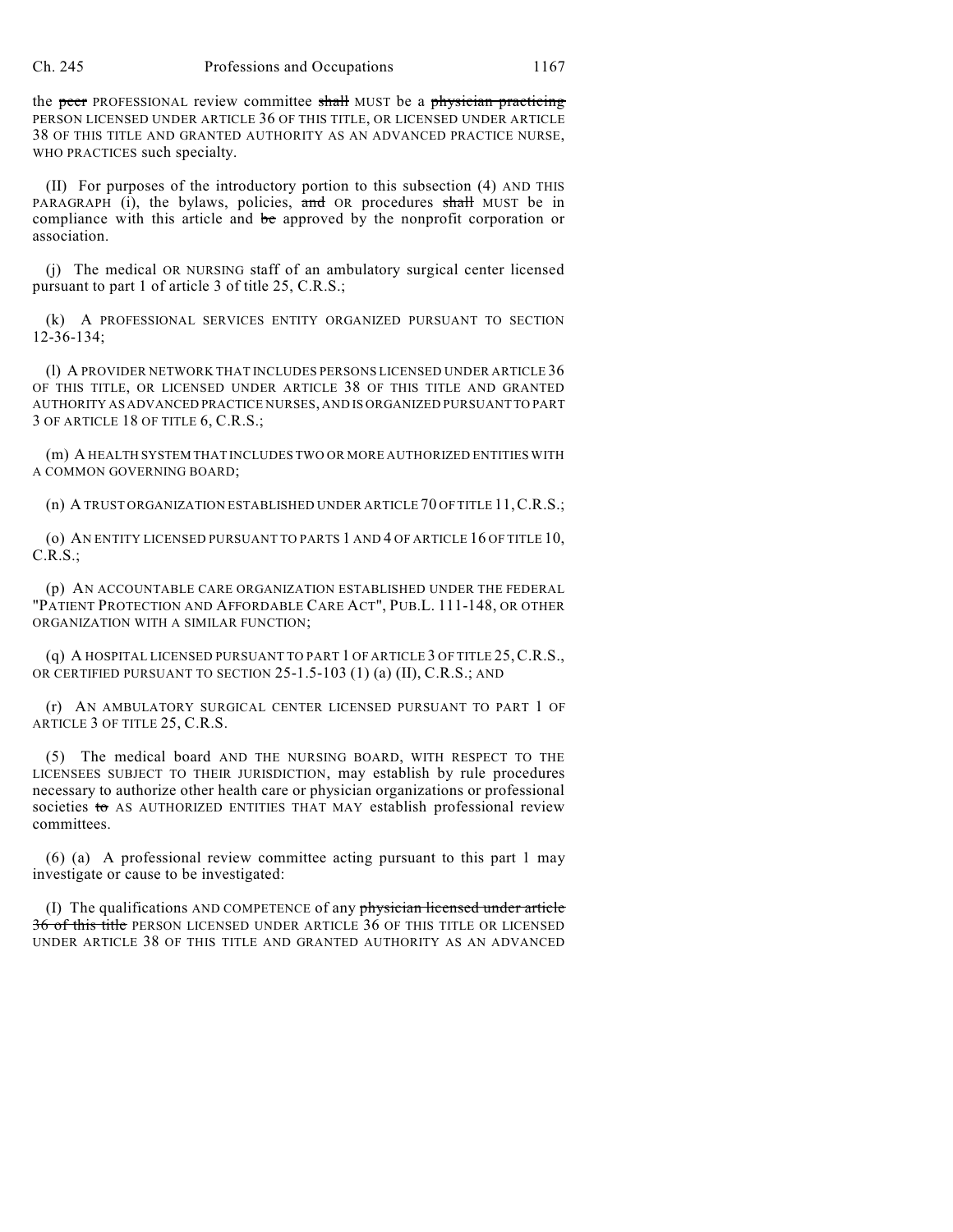PRACTICE NURSE who seeks to subject himself or herself to the authority of any organization, entity, or professional society listed in subsection (4) of this section or any organization or professional society that has been authorized by the medical board to establish a professional review committee pursuant to subsection (5) of this section AUTHORIZED ENTITY; or

(II) The quality or appropriateness of patient care rendered by, or the professional conduct of, any physician licensed under article 36 of this title PERSON LICENSED UNDER ARTICLE 36 OF THIS TITLE OR LICENSED UNDER ARTICLE 38 OF THIS TITLE AND GRANTED AUTHORITY AS AN ADVANCED PRACTICE NURSE who is subject to the authority of such organization, entity, or professional society THE AUTHORIZED ENTITY.

(b) Such THE PROFESSIONAL REVIEW COMMITTEE SHALL CONDUCT THE investigation shall be conducted in conformity with written bylaws, policies, or procedures adopted by such organization, entity, or professional society THE AUTHORIZED ENTITY'S GOVERNING BOARD.

(7) The written bylaws, policies, or procedures of any professional review committee shall FOR PERSONS LICENSED UNDER ARTICLE 36 OF THIS TITLE OR LICENSED UNDER ARTICLE 38 OF THIS TITLE AND GRANTED AUTHORITY AS ADVANCED PRACTICE NURSES MUST provide for at least the following:

(a) (I) EXCEPT AS PROVIDED IN SUBPARAGRAPH (II) OF THIS PARAGRAPH (a), if the findings of any investigation indicate that the physician A PERSON LICENSED UNDER ARTICLE 36 OF THIS TITLE OR LICENSED UNDER ARTICLE 38 OF THIS TITLE AND GRANTED AUTHORITY AS AN ADVANCED PRACTICE NURSE, AND who is the subject of the investigation, is lacking in qualifications OR COMPETENCY, has provided substandard or inappropriate patient care, or has exhibited inappropriate professional conduct AND THE PROFESSIONAL REVIEW COMMITTEE TAKES OR RECOMMENDS AN ACTION TO ADVERSELY AFFECT THE PERSON'S MEMBERSHIP, AFFILIATION, OR PRIVILEGES WITH THE AUTHORIZED ENTITY, the professional review committee shall hold a hearing unless the physician waives his right to a hearing, to consider the findings except that, AND RECOMMENDATIONS UNLESS THE PERSON WAIVES, IN WRITING, THE RIGHT TO A HEARING OR IS GIVEN NOTICE OF A HEARING AND FAILS TO APPEAR.

(II) If the professional review committee is submitting its findings AND RECOMMENDATIONS to another professional review committee for review, only one hearing shall be IS necessary prior to any appeal before the governing body BOARD.

(b)  $\overrightarrow{Any}$  A person who has participated in the course of  $\frac{any}{any}$  AN investigation shall be IS disqualified as a member of the PROFESSIONAL REVIEW committee at any THAT CONDUCTS A hearing held pursuant to paragraph (a) of this subsection (7), but such THE person may participate as a witness in such THE hearing.

(c) The physician who is the subject of any investigation, shall be given reasonable notice of such hearing AUTHORIZED ENTITY SHALL GIVE TO THE SUBJECT OF ANY INVESTIGATION UNDER THIS SUBSECTION (7) REASONABLE NOTICE OF THE HEARING, AND OF ANY FINDING OR RECOMMENDATION THAT WOULD ADVERSELY AFFECT THE PERSON'S MEMBERSHIP, AFFILIATION, OR PRIVILEGES WITH THE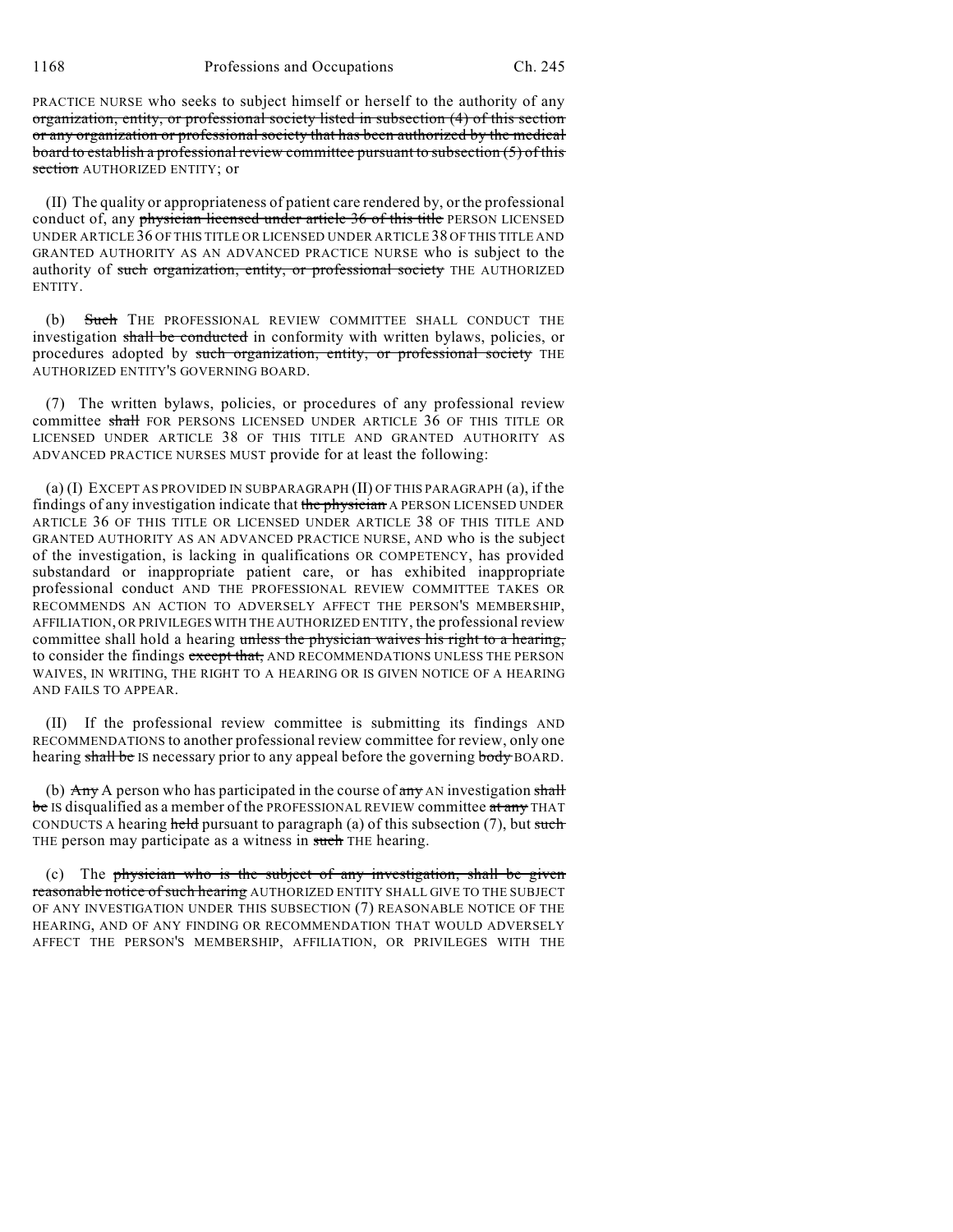AUTHORIZED ENTITY, and shall have THE SUBJECT OF THE INVESTIGATION HAS a right to be present, to be represented by legal counsel at such THE hearing, and to offer evidence in his OR HER own behalf.

(d) After such THE hearing, the professional review committee THAT CONDUCTED THE HEARING shall make any recommendations it deems necessary to the governing board, unless OTHERWISE provided by federal law or regulation.

(e) THE PROFESSIONAL REVIEW COMMITTEE SHALL GIVE a copy of such THE recommendations shall be given to the subject physician OF THE INVESTIGATION, who then shall have HAS the right to appeal the findings and recommendations of the professional review committee to the governing board to which the recommendations are made WITH REGARD TO ANY FINDING OR RECOMMENDATION THAT WOULD ADVERSELY AFFECT HIS OR HER MEMBERSHIP, AFFILIATION, OR PRIVILEGES WITH THE AUTHORIZED ENTITY.

(f) THE PROFESSIONAL REVIEW COMMITTEE SHALL FORWARD a copy of any recommendations made pursuant to paragraph (d) of this subsection (7) shall be promptly forwarded to the medical board IF THE SUBJECT OF THE INVESTIGATION IS LICENSED UNDER ARTICLE 36 OF THIS TITLE, OR TO THE NURSING BOARD IF THE SUBJECT OF THE INVESTIGATION IS LICENSED UNDER ARTICLE 38 OF THIS TITLE AND GRANTED AUTHORITY AS AN ADVANCED PRACTICE NURSE.

(8) (a) All governing boards shall adopt written bylaws, policies, or procedures UNDER which provide that a physician PERSON LICENSED UNDER ARTICLE 36 OF THIS TITLE OR LICENSED UNDER ARTICLE 38 OF THIS TITLE AND GRANTED AUTHORITY AS AN ADVANCED PRACTICE NURSE who is the subject of an adverse recommendation by a professional review committee may appeal to the governing board Such FOLLOWING A HEARING IN ACCORDANCE WITH SUBSECTION (7) OF THIS SECTION. THE bylaws, policies, or procedures shall MUST provide that the physician shall PERSON be given reasonable notice of his OR HER right to appeal and, unless waived by the physician shall have PERSON, HAS the right to appear before the governing board, to be represented by legal counsel, and to offer such THE argument on the record as he OR SHE deems appropriate.

(b) The bylaws may provide that a committee of not fewer than three members of the governing board may hear the appeal. such ALSO, THE bylaws may also allow for an appeal to be heard by an independent third party designated by the A GOVERNING board UNDER THIS PARAGRAPH (b).

(9) All governing boards that are required to report their final actions to the medical board OR THE NURSING BOARD, AS APPROPRIATE, are not otherwise relieved of such THEIR obligations by virtue of any provision of this article.

(10) (a) EXCEPT AS SPECIFIED IN PARAGRAPH (b) OF THIS SUBSECTION (10), the records of a AN AUTHORIZED ENTITY AND ITS professional review committee, a ITS governing board, or the committee on anticompetitive conduct shall ARE not be subject to subpoena or discovery and shall ARE not be admissible in any civil suit. brought against a physician who is the subject of such records.

(b) Notwithstanding the provisions of paragraph  $(a)$  of this subsection (10), such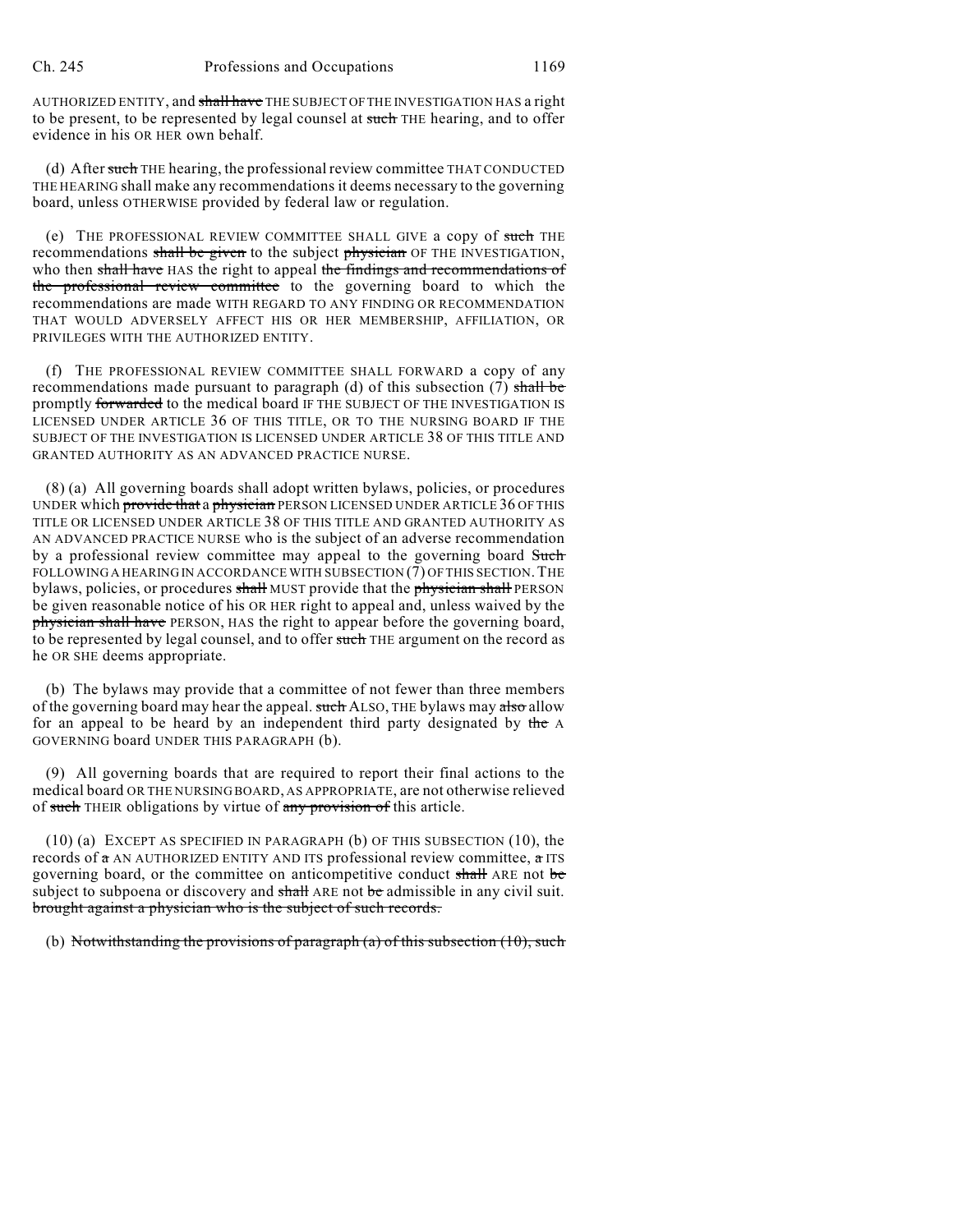SUBJECT TO SUBSECTION (13) OF THIS SECTION, THE records shall be ARE subject to subpoena and available for use:

(I) By the committee on anticompetitive conduct;

(II) By either party in any AN appeal or de novo proceeding brought pursuant to this part 1;

(III) By a physician PERSON LICENSED UNDER ARTICLE 36 OF THIS TITLE, OR LICENSED UNDER ARTICLE 38 OF THIS TITLE AND GRANTED AUTHORITY AS AN ADVANCED PRACTICE NURSE, in a suit seeking judicial review of any AN action by the governing board;

(IV) BY THE COLORADO DEPARTMENT OF PUBLIC HEALTH AND ENVIRONMENT IN ACCORDANCE WITH ITS AUTHORITY TO ISSUE OR CONTINUE A HEALTH FACILITY LICENSE OR CERTIFICATION FOR AN AUTHORIZED ENTITY;

(V) BY CMS IN ACCORDANCE WITH ITS AUTHORITY OVER FEDERAL HEALTH CARE PROGRAM PARTICIPATION BY AN AUTHORIZED ENTITY;

 $(HV)$  (VI) By a AN AUTHORIZED ENTITY OR governing board seeking judicial review;

(VII) BY THE MEDICAL BOARD WITHIN THE SCOPE OF ITS AUTHORITY OVER LICENSED PHYSICIANS AND PHYSICIAN ASSISTANTS; AND

(VIII) BY THE NURSING BOARD WITHIN THE SCOPE OF ITS AUTHORITY OVER ADVANCED PRACTICE NURSES.

(11) (a) EXCEPT AS PROVIDED IN PARAGRAPH (b) OF THIS SUBSECTION (11), THE RECORDS OFAN AUTHORIZED ENTITY OR ITS PROFESSIONAL REVIEW COMMITTEE MAY BE DISCLOSED TO:

(I) THE MEDICAL BOARD, AS REQUESTED BY THE MEDICAL BOARD ACTING WITHIN THE SCOPE OF ITS AUTHORITY OR AS REQUIRED OR APPROPRIATE UNDER THIS ARTICLE OR ARTICLE 36 OF THIS TITLE;

(II) THE NURSING BOARD, AS REQUESTED BY THE NURSING BOARD ACTING WITHIN THE SCOPE OF ITS AUTHORITY OR AS REQUIRED OR APPROPRIATE UNDER THIS ARTICLE OR ARTICLE 38 OF THIS TITLE;

(III) THECOLORADO DEPARTMENT OFPUBLIC HEALTH AND ENVIRONMENT ACTING WITHIN THE SCOPE OF ITS HEALTH FACILITY LICENSING AUTHORITY OR AS THE AGENT OF CMS;

(IV) CMS,IN CONNECTION WITH THE SURVEY AND CERTIFICATION PROCESSES FOR FEDERAL HEALTH CARE PROGRAM PARTICIPATION BY AN AUTHORIZED ENTITY; AND

(V) THE JOINT COMMISSION OR OTHER ENTITY GRANTED DEEMING AUTHORITY BY CMS, IN CONNECTION WITH A SURVEY OR REVIEW FOR ACCREDITATION.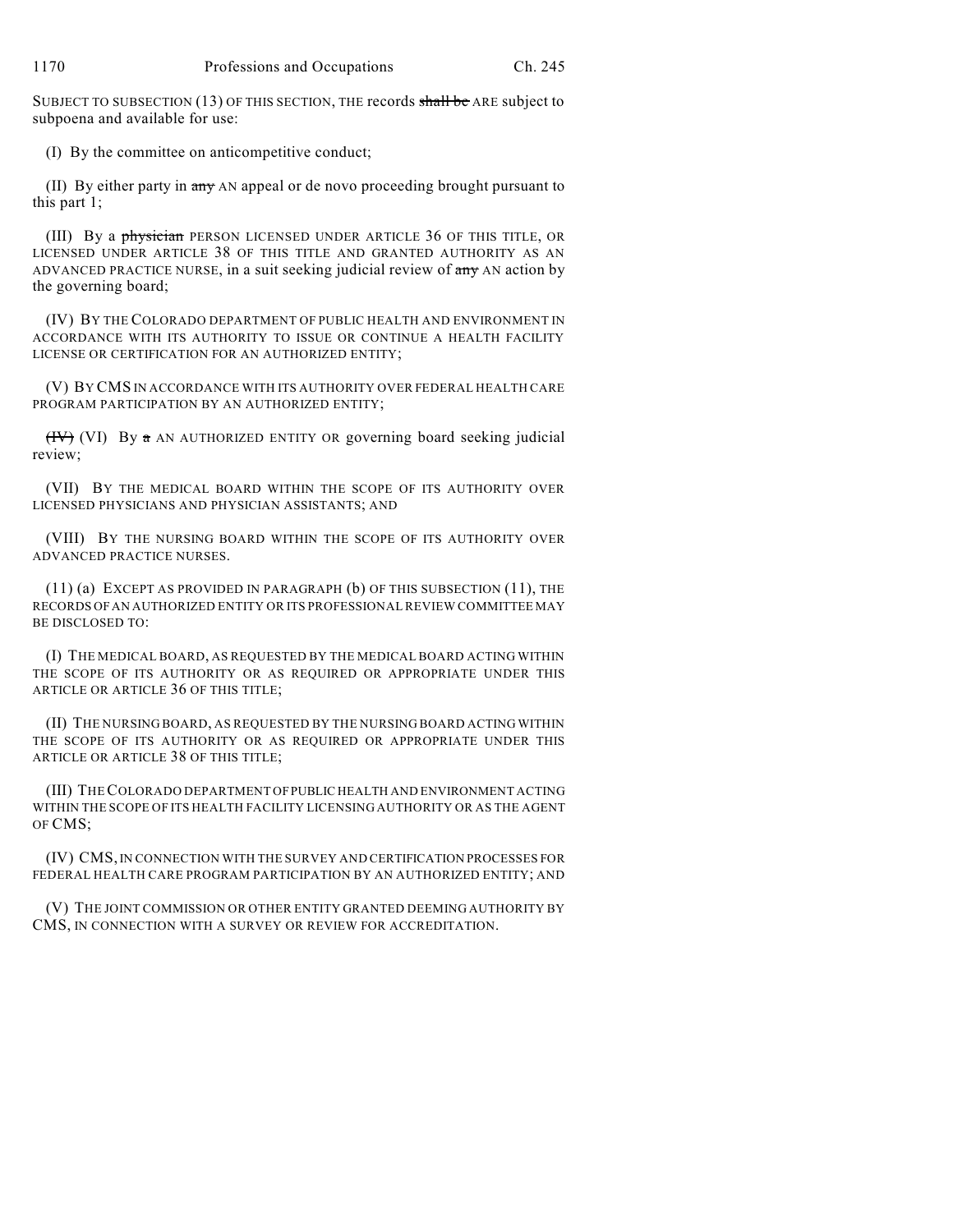(b) THE MEDICAL BOARD, NURSING BOARD, AND COLORADO DEPARTMENT OF PUBLIC HEALTH AND ENVIRONMENT SHALL NOT MAKE FURTHER DISCLOSURES OF ANY RECORDS DISCLOSED BY AN AUTHORIZED ENTITY OR ITS PROFESSIONAL REVIEW COMMITTEE UNDER THIS SECTION.

(12) THE RECORDS OF AN AUTHORIZED ENTITY OR ITS PROFESSIONAL REVIEW COMMITTEE OR GOVERNING BOARD MAY BE SHARED BY AND AMONG AUTHORIZED ENTITIES AND THEIR PROFESSIONAL REVIEW COMMITTEES AND GOVERNING BOARDS CONCERNING THE COMPETENCE, PROFESSIONAL CONDUCT OF, OR THE QUALITY AND APPROPRIATENESS OF PATIENT CARE PROVIDED BY, A HEALTH CARE PROVIDER WHO SEEKS TO SUBJECT HIMSELF OR HERSELF TO, OR IS CURRENTLY SUBJECT TO, THE AUTHORITY OF THE AUTHORIZED ENTITY.

(13) RESPONDING TO A SUBPOENA OR DISCLOSING OR SHARING OF OTHERWISE PRIVILEGED RECORDS AND INFORMATION PURSUANT TO SUBSECTION (10), (11), OR (12) OF THIS SECTION DOES NOT CONSTITUTE A WAIVER OF THE PRIVILEGE SPECIFIED IN PARAGRAPH (a) OF SUBSECTION (10) OF THIS SECTION OR A VIOLATION OF THE CONFIDENTIALITY REQUIREMENTS OF SUBSECTION (15) OF THIS SECTION. RECORDS PROVIDED TO ANY GOVERNMENTAL AGENCY, INCLUDING THE DEPARTMENT OF PUBLIC HEALTH AND ENVIRONMENT, THE COMMITTEE ON ANTICOMPETITIVE CONDUCT, THE MEDICAL BOARD, AND THE NURSING BOARD PURSUANT TO SUBSECTION (10) OR (11) OF THIS SECTION ARE NOT PUBLIC RECORDS SUBJECT TO THE "COLORADO OPEN RECORDS ACT", PART 2 OF ARTICLE 72 OF TITLE 24, C.R.S. A PERSON PROVIDING THE RECORDS TO AN AUTHORIZED ENTITY OR ITS PROFESSIONAL REVIEW COMMITTEE OR GOVERNING BOARD, THE DEPARTMENT OF PUBLIC HEALTH AND ENVIRONMENT, THE COMMITTEE ON ANTICOMPETITIVE CONDUCT, THE MEDICAL BOARD, THE NURSING BOARD, CMS, THE JOINT COMMISSION, OR OTHER GOVERNMENTAL AGENCY IS ENTITLED TO THE SAME IMMUNITY FROM LIABILITY AS PROVIDED UNDER SECTION 12-36.5-105 FOR THE DISCLOSURE OF THE RECORDS.

(11) At the request of the medical board, a governing board shall provide the medical board with the complete record of all professional review proceedings, including, but not limited to, the findings, recommendations, and actions taken.

 $(12)$  (14) Investigations, examinations, hearings, meetings, or any AND other proceedings of a professional review committee or governing board conducted pursuant to the provisions of this part 1 shall be ARE exempt from the provisions of any law requiring that proceedings be conducted publicly or that the minutes or records, INCLUDING ANY MINUTES, be open to public inspection.

 $(13)$  (15) EXCEPT AS OTHERWISE PROVIDED IN SUBSECTION  $(10)$ ,  $(11)$ , OR  $(12)$  OF THIS SECTION, all proceedings, recommendations, records, and reports involving professional review committees or governing boards shall be ARE confidential.

 $(14)$  (16) A professional review committee or governing board which THAT is constituted and conducts its reviews and activities pursuant to the provisions of IN ACCORDANCE WITH this part 1 is declared not to be an unlawful conspiracy in violation of section 6-4-104 or 6-4-105, C.R.S.

**SECTION 7.** In Colorado Revised Statutes, 12-36.5-104.4, **amend** (1) as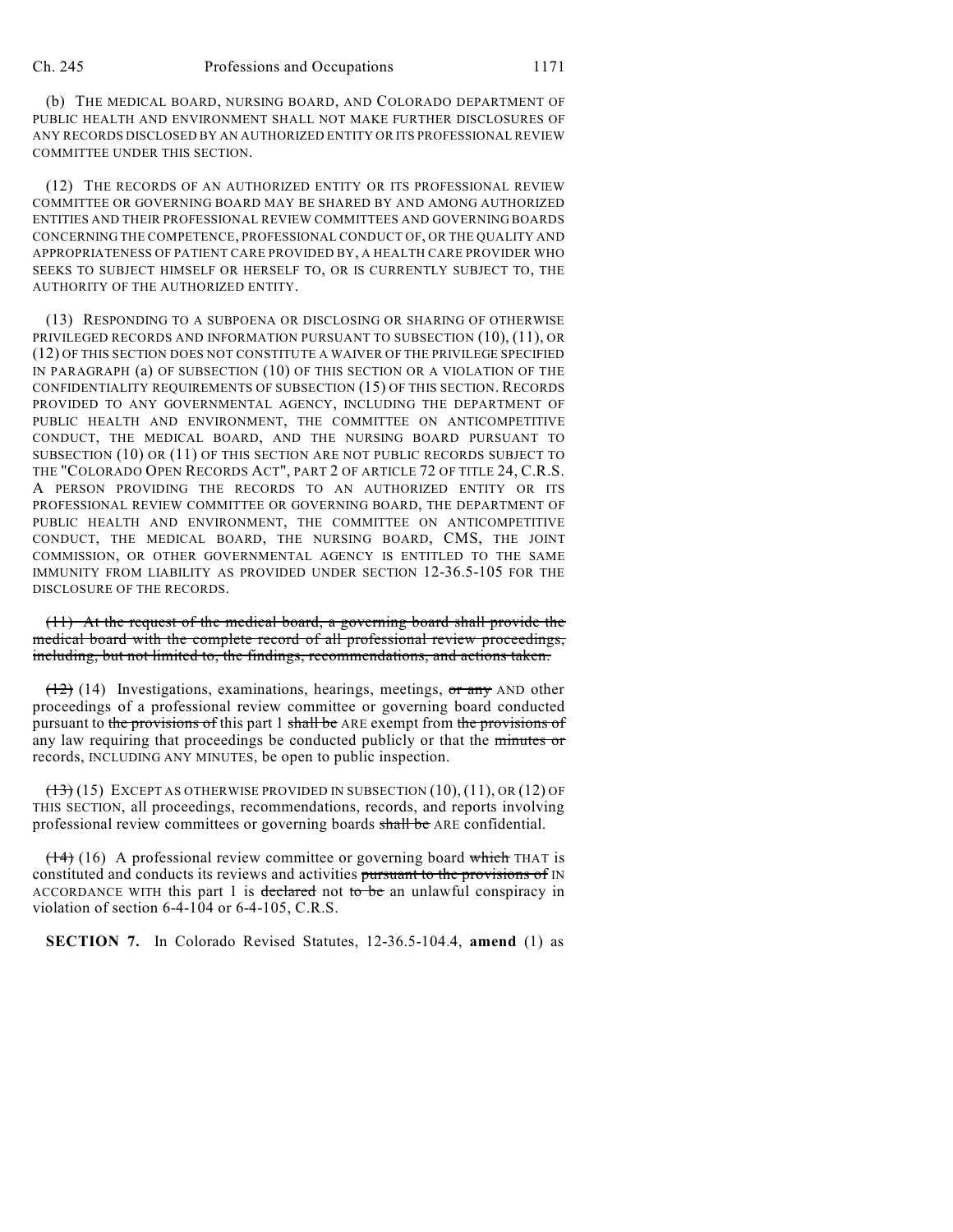follows:

**12-36.5-104.4. Hospital professional review committees.** (1) The quality and appropriateness of patient care rendered by physicians PERSONS LICENSED UNDER ARTICLE 36 OF THIS TITLE, LICENSED UNDER ARTICLE 38 OF THIS TITLE AND GRANTED AUTHORITY AS ADVANCED PRACTICE NURSES, and other licensed health care professionals so influence the total quality of patient care that a review of care provided in a hospital is ineffective without concomitantly reviewing THE overall COMPETENCE, PROFESSIONAL CONDUCT OF, OR THE quality and appropriateness of care rendered by, physicians and other licensed health care professionals SUCH PERSONS.

**SECTION 8.** In Colorado Revised Statutes, **add** 12-36.5-104.6 as follows:

**12-36.5-104.6. Governing boards to register with division - annual reports - aggregation and publication of data - definition - rules.** (1) AS USED IN THIS SECTION, "ADVERSELY AFFECTING" HAS THE SAME MEANINGAS SET FORTH IN 45CFR 60.3; EXCEPT THAT IT DOES NOT INCLUDE A PRECAUTIONARY SUSPENSION OR ANY PROFESSIONAL REVIEW ACTION AFFECTING A PERSON LICENSED UNDER ARTICLE 36 OF THIS TITLE, OR LICENSED UNDER ARTICLE 38 OF THIS TITLE AND GRANTED AUTHORITY AS AN ADVANCED PRACTICE NURSE, FOR A PERIOD OF THIRTY DAYS OR LESS.

(2) EACH GOVERNING BOARD THAT ESTABLISHES OR USES ONE OR MORE PROFESSIONAL REVIEW COMMITTEES TO REVIEW THE PRACTICE OF PERSONS LICENSED UNDER ARTICLE 36 OF THIS TITLE OR LICENSED UNDER ARTICLE 38 OF THIS TITLE AND GRANTED AUTHORITY AS ADVANCED PRACTICE NURSES SHALL:

(a) REGISTER WITH THE DIVISION IN A FORM SATISFACTORY TO THE DIVISION ON OR BEFORE JULY 1, 2013, IF THE GOVERNING BOARD HAS ONE OR MORE EXISTING PROFESSIONAL REVIEW COMMITTEES, OR, IF THE GOVERNING BOARD FIRST ESTABLISHES A PROFESSIONAL REVIEW COMMITTEE ON OR AFTER JULY 1, 2013, WITHIN THIRTY DAYS AFTER APPROVING THE WRITTEN BYLAWS, POLICIES, OR PROCEDURES FOR THE PROFESSIONAL REVIEW COMMITTEE;

(b) IN ADDITION TO ANY OTHER STATE OR FEDERAL REPORTING REQUIREMENTS:

(I) REPORT ANNUALLY TO THE MEDICAL BOARD, IN A FORM SATISFACTORY TO THE MEDICAL BOARD, THE NUMBER OF FINAL PROFESSIONAL REVIEW ACTIONS IN EACH OF THE FOLLOWING CATEGORIES RELATING TO INDIVIDUALS LICENSED UNDER ARTICLE 36 OF THIS TITLE:

(A) ADVERSELY AFFECTING THE INDIVIDUAL;

(B) IN WHICH AN AUTHORIZED ENTITY ACCEPTED THE INDIVIDUAL'S SURRENDER OF CLINICAL PRIVILEGES, MEMBERSHIP, OR AFFILIATION WHILE THE INDIVIDUAL WAS UNDER INVESTIGATION;

(C) IN WHICH AN AUTHORIZED ENTITY ACCEPTED THE INDIVIDUAL'S SURRENDER OF CLINICAL PRIVILEGES, MEMBERSHIP, OR AFFILIATION IN RETURN FOR NOT CONDUCTING AN INVESTIGATION; AND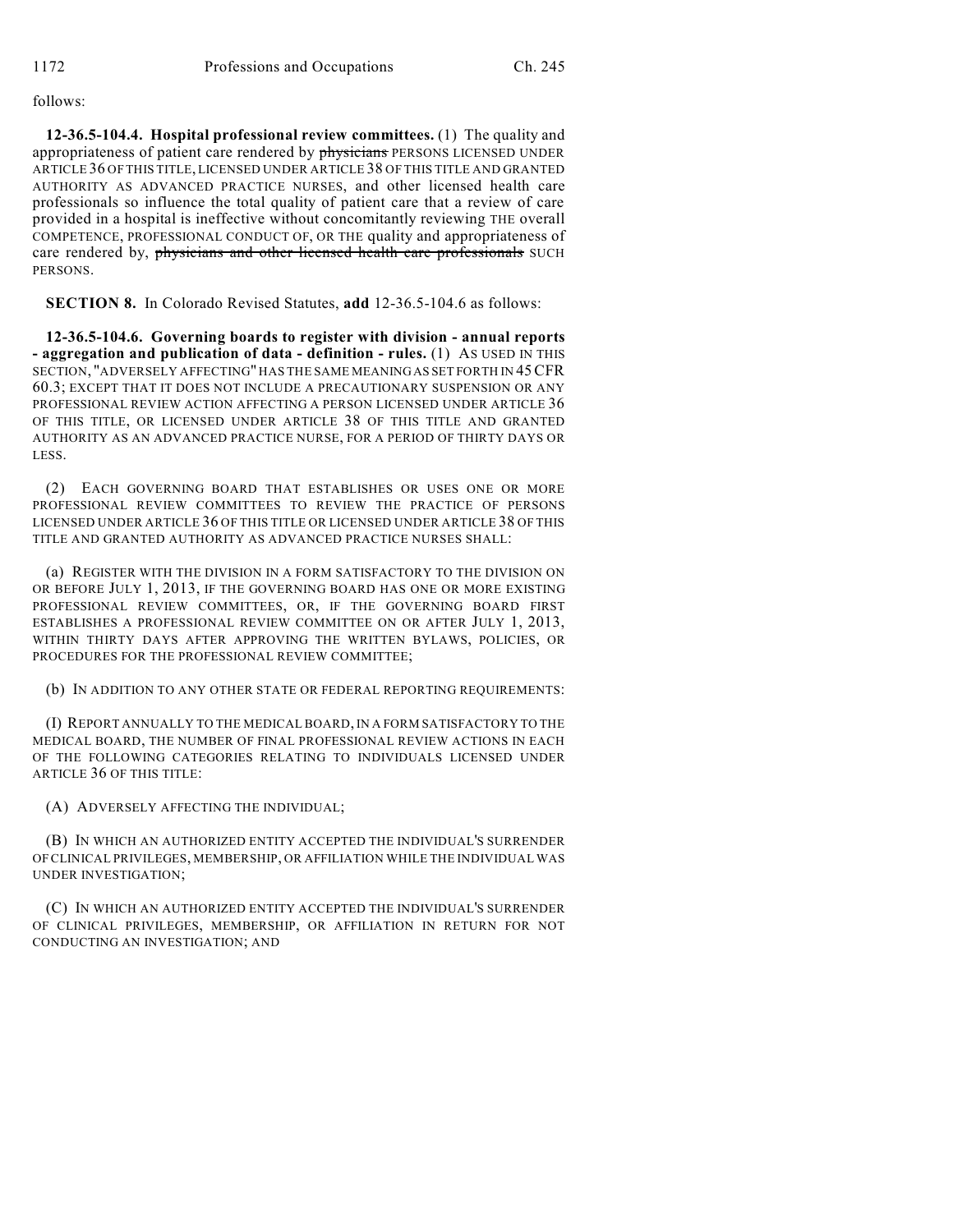(D) IN WHICH THE PROFESSIONAL REVIEW COMMITTEE MADE RECOMMENDATIONS REGARDING THE INDIVIDUAL FOLLOWING A HEARING PURSUANT TO SECTION 12-36.5-104 (7) (d).

(II) REPORT ANNUALLY TO THE NURSING BOARD, IN A FORM SATISFACTORY TO THE NURSING BOARD, THE NUMBER OF FINAL PROFESSIONAL REVIEW ACTIONS IN EACH OF THE FOLLOWING CATEGORIES RELATING TO INDIVIDUALS LICENSED UNDER ARTICLE 38 OF THIS TITLE AND GRANTED AUTHORITY AS ADVANCED PRACTICE NURSES:

(A) ADVERSELY AFFECTING THE INDIVIDUAL;

(B) IN WHICH AN AUTHORIZED ENTITY ACCEPTED THE INDIVIDUAL'S SURRENDER OF CLINICAL PRIVILEGES, MEMBERSHIP, OR AFFILIATION WHILE THE INDIVIDUAL WAS UNDER INVESTIGATION;

(C) IN WHICH AN AUTHORIZED ENTITY ACCEPTED THE INDIVIDUAL'S SURRENDER OF CLINICAL PRIVILEGES, MEMBERSHIP, OR AFFILIATION IN RETURN FOR NOT CONDUCTING AN INVESTIGATION; AND

(D) IN WHICH THE PROFESSIONAL REVIEW COMMITTEE MADE RECOMMENDATIONS REGARDING THE INDIVIDUAL FOLLOWING A HEARING PURSUANT TO SECTION 12-36.5-104 (7) (d).

(c) (I) REPORT TO THE DIVISION, IN A DE-IDENTIFIED MANNER, ON ITS PROFESSIONAL REVIEW ACTIVITIES DURING THE IMMEDIATELY PRECEDINGCALENDAR YEAR IN A FORM SATISFACTORY TO THE DIVISION. THESE REPORTS MUST INCLUDE AGGREGATE DATA, WHICH IS LIMITED TO THE FOLLOWING:

(A) THE NUMBER OF INVESTIGATIONS COMPLETED DURING THE YEAR;

(B) THE NUMBER OF INVESTIGATIONS THAT RESULTED IN NO ACTION;

(C) THE NUMBER OF INVESTIGATIONS THAT RESULTED IN WRITTEN INVOLUNTARY REQUIREMENTS FOR IMPROVEMENT SENT TO THE SUBJECT OF THE INVESTIGATION BY THE AUTHORIZED ENTITY; AND

(D) THE NUMBER OF INVESTIGATIONS THAT RESULTED IN WRITTEN AGREEMENTS FOR IMPROVEMENT BETWEEN THE SUBJECT OF THE INVESTIGATION AND THE AUTHORIZED ENTITY.

(II) (A) THE MEDICAL BOARD AND THE NURSING BOARD SHALL FORWARD THE REPORTS RECEIVED PURSUANT TO SUB-SUBPARAGRAPHS (I) AND (II), RESPECTIVELY, OF PARAGRAPH (b) OF THIS SUBSECTION (2) TO THE DIVISION IN A DE-IDENTIFIED MANNER.

(B) THE DIVISION SHALL NOT PUBLISH ANY INFORMATION IDENTIFYING THE GOVERNING BOARD OR AUTHORIZED ENTITY MAKING A REPORT UNDER PARAGRAPH (b) OF THIS SUBSECTION (2) OR THIS PARAGRAPH (c), AND SUCH REPORTS AND INFORMATION ARE NOT PUBLIC RECORDS UNDER THE "COLORADO OPEN RECORDS ACT", PART 2 OF ARTICLE 72 OF TITLE 24, C.R.S.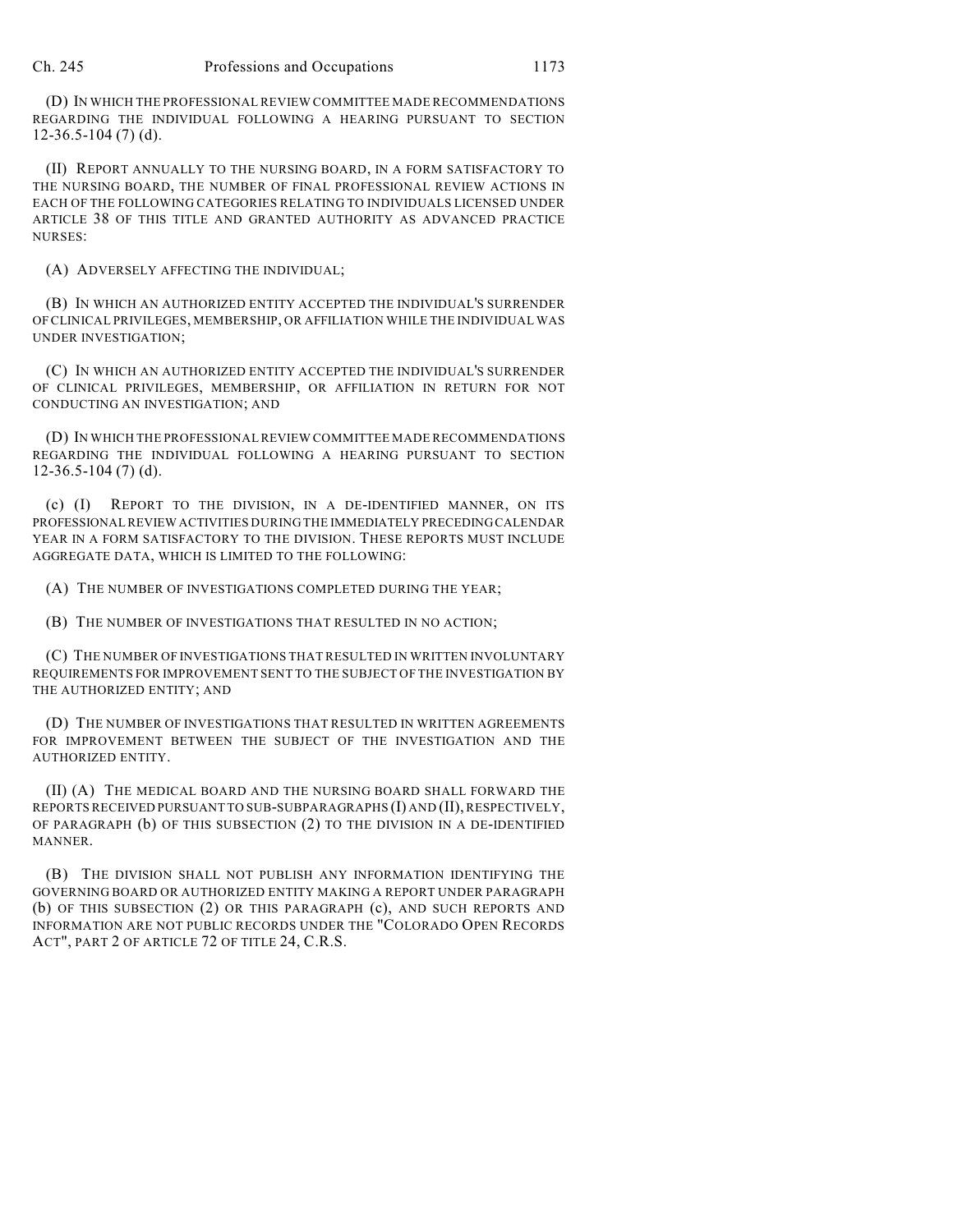(III) REPORTS SUBMITTED PURSUANT TO THIS PARAGRAPH (c) MUST INCLUDE ONLY INVESTIGATIONS IN WHICH NO FINAL ACTION ADVERSELY AFFECTING THE SUBJECT OF THE INVESTIGATION WAS TAKEN OR RECOMMENDED.

(3) (a) THE DIVISION SHALL PUBLISH THE DATA PROVIDED PURSUANT TO PARAGRAPHS (b) AND (c) OF SUBSECTION (2) OF THIS SECTION IN AGGREGATE FORM AND WITHOUT INDIVIDUALLY IDENTIFIABLE INFORMATION CONCERNING THE GOVERNING BOARD, THE AUTHORIZED ENTITY, OR ANY PERSON LICENSED UNDER ARTICLE 36 OF THIS TITLE, OR LICENSED UNDER ARTICLE 38 OF THIS TITLE AND GRANTED AUTHORITY AS AN ADVANCED PRACTICE NURSE, WHO WAS SUBJECT TO REVIEW.

(b) THE DIVISION SHALL MAINTAIN AND SHALL PUBLISH ON-LINE, THROUGH ITS WEB SITE, A CURRENT LIST OF ALL GOVERNING BOARDS THAT ARE REGISTERED IN ACCORDANCE WITH THIS SECTION AND THAT OTHERWISE ARE IN COMPLIANCE WITH THIS ARTICLE.

(4) THE DIVISION SHALL ADOPT RULES TO IMPLEMENT THIS SECTION AND MAY COLLECT A REASONABLE REGISTRATION FEE TO RECOVER ITS DIRECT AND INDIRECT COSTS OFADMINISTERING THE REGISTRATION AND PUBLICATION SYSTEMS REQUIRED BY THIS SECTION.

(5) FOR PURPOSES OF THIS SECTION, AN INVESTIGATION OCCURS WHEN THE AUTHORIZED ENTITY OR ITS PROFESSIONAL REVIEW COMMITTEE NOTIFIES THE SUBJECT OF THE INVESTIGATION IN WRITING THAT AN INVESTIGATION HAS COMMENCED.

(6) THE MEDICAL BOARD AND THE NURSING BOARD SHALL NOT INITIATE AN INVESTIGATION OR ISSUE A SUBPOENA BASED SOLELY ON THE DATA REPORTED PURSUANT TO PARAGRAPH (c) OF SUBSECTION (2) OF THIS SECTION.

(7) (a) A GOVERNING BOARD THAT FAILS TO REGISTER WITH THE DIVISION PURSUANT TO PARAGRAPH (a) OF SUBSECTION (2) OF THIS SECTION IS NOT ENTITLED TO ANY IMMUNITY AFFORDED UNDER THIS ARTICLE UNTIL THE DATE THAT THE GOVERNING BOARD SO REGISTERS. A GOVERNING BOARD'S FAILURE TO REGISTER DOES NOT AFFECT ANY IMMUNITY, CONFIDENTIALITY, OR PRIVILEGE AFFORDED TO AN INDIVIDUAL PARTICIPATING IN PROFESSIONAL REVIEW ACTIVITIES.

(b) A GOVERNING BOARD'S FAILURE TO REPORT AS REQUIRED BY THIS SECTION DOES NOT AFFECT ANY IMMUNITY, CONFIDENTIALITY, OR PRIVILEGE AFFORDED TO THE GOVERNING BOARD UNDER THIS ARTICLE.

**SECTION 9.** In Colorado Revised Statutes, **amend** 12-36.5-105 as follows:

**12-36.5-105. Immunity from liability.** (1) A member of a professional review committee, A GOVERNING BOARD OR ANY COMMITTEE OR THIRD PARTY DESIGNATED BY THE GOVERNING BOARD UNDER SECTION 12-36.5-104 (8) (b) AND ANY PERSON SERVING ON THE STAFF OF THAT COMMITTEE, BOARD, PANEL, OR THIRD PARTY, a witness OR CONSULTANT before a professional review committee, or AND any person who files a complaint or otherwise participates in the professional review process shall be IS immune from suit AND LIABILITY FOR DAMAGES in any civil or criminal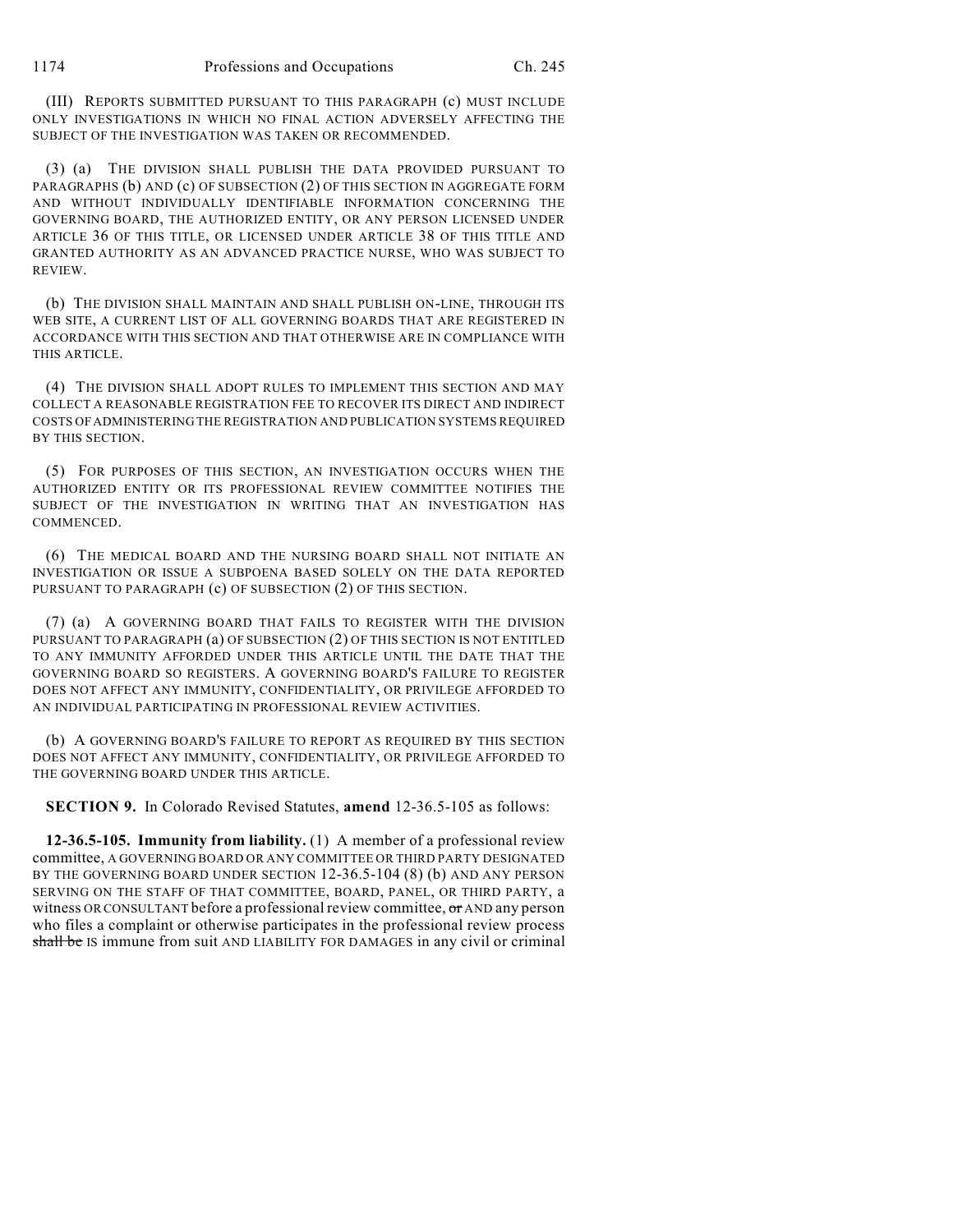action, including antitrust actions, brought by a physician who is the subject of the review by such professional review committee, if such member made a reasonable effort to obtain the facts of the matter as to which he acted, acted in the reasonable belief that the action taken by him was warranted by the facts, and otherwise acted in good faith within the scope of such professional review committee process and if such witness or participant acted in good faith within the scope of such professional review committee process PERSON LICENSED UNDER ARTICLE 36 OFTHIS TITLE OR LICENSED UNDER ARTICLE 38 OF THIS TITLE WHO IS THE SUBJECT OF THE REVIEW BY SUCH PROFESSIONAL REVIEW COMMITTEE UNLESS, IN CONNECTION WITH THE PROFESSIONAL REVIEW PROCESS, THE PERSON PROVIDED FALSE INFORMATION AND KNEW THAT THE INFORMATION WAS FALSE.

(2) The governing board the individual members of such board and the AUTHORIZED entity that has established a peer PROFESSIONAL review committee pursuant to section 12-36.5-104 the board's staff, any person acting as a witness or consultant to the board, any witness testifying in a proceeding authorized under this article, and any person who lodges a complaint pursuant to this article shall be immune from liability in any civil action brought against him or her for acts occurring while acting in his or her capacity as board member, staff, consultant, or witness, respectively, if such individual was acting in good faith within the scope of his or her respective capacity, made a reasonable effort to obtain the facts of the matter as to which he or she acted, and acted in the reasonable belief that the action taken by him or her was warranted by the facts. Any person participating in good faith in lodging a complaint or participating in any investigative or administrative proceeding pursuant to this article shall be immune from any civil or criminal liability that may result from such participation. IS IMMUNE FROM SUIT AND LIABILITY FOR DAMAGES IN ANY CIVIL OR CRIMINAL ACTION, INCLUDING ANTITRUST ACTIONS, BROUGHT BY A PERSON LICENSED UNDER ARTICLE 36 OF THIS TITLE OR LICENSED UNDER ARTICLE 38 OF THIS TITLE WHO IS THE SUBJECT OF THE REVIEW BY SUCH PROFESSIONAL REVIEW COMMITTEE IF THE PROFESSIONAL REVIEW ACTION WAS TAKEN WITHIN THE SCOPE OF THE PROFESSIONAL REVIEW PROCESS AND WAS TAKEN:

(a) IN THE OBJECTIVELY REASONABLE BELIEF THAT THE ACTION WAS IN THE FURTHERANCE OF QUALITY HEALTH CARE;

(b) AFTER AN OBJECTIVELY REASONABLE EFFORT TO OBTAIN THE FACTS OF THE MATTER;

(c) IN THE OBJECTIVELY REASONABLE BELIEF THAT THE ACTION TAKEN WAS WARRANTED BY THE FACTS; AND

(d) IN ACCORDANCE WITH PROCEDURES THAT, UNDER THECIRCUMSTANCES, WERE FAIR TO THE PERSON LICENSED UNDER ARTICLE 36 OFTHIS TITLE OR LICENSED UNDER ARTICLE 38 OF THIS TITLE AND GRANTED AUTHORITY AS AN ADVANCED PRACTICE NURSE.

**SECTION 10.** In Colorado Revised Statutes, 12-36.5-106, **amend** (2), (5), (7), (8), (9) introductory portion, (9) (a), (9) (b), (9) (e), (9) (f), (9) (k), (9) (n), (10), (12), and (13) as follows:

**12-36.5-106. Committee on anticompetitive conduct - rules.** (2) The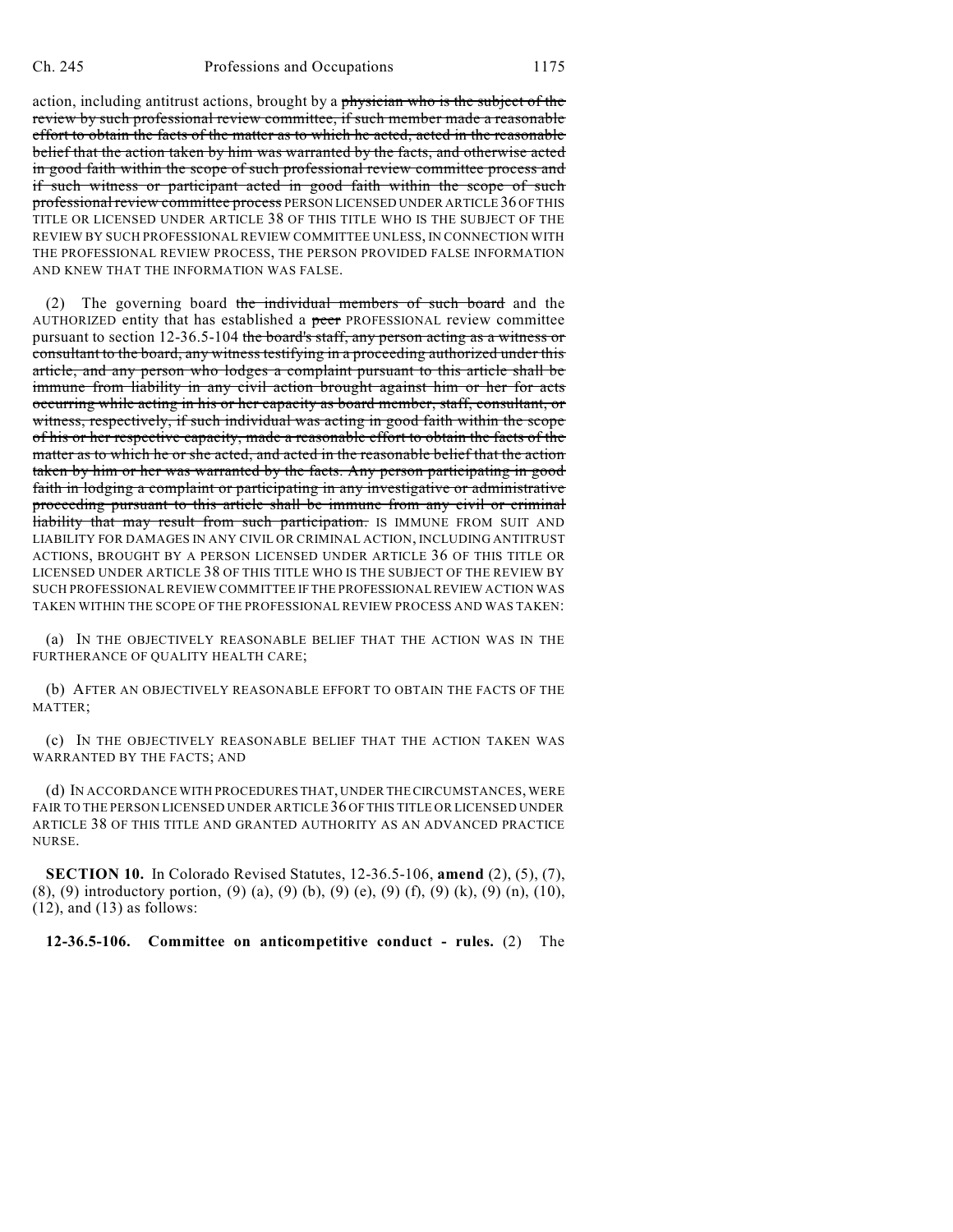committee shall be composed CONSISTS of five persons, none of whom shall be IS a member of the medical board, APPOINTED AS FOLLOWS:

(a) THE MEDICAL BOARD SHALL APPOINT four members of the committee, shall WHO MUST be licensed to practice medicine UNDER ARTICLE 36 OF THIS TITLE, OR LICENSED UNDER ARTICLE 38 OF THIS TITLE AND GRANTED AUTHORITY AS ADVANCED PRACTICE NURSES, and actively engaged in the practice of medicine PRACTICING in this state. and shall be appointed by the medical board. No A member APPOINTED PURSUANT TO THIS PARAGRAPH (a) shall NOT practice in the same medical subspecialty as any other member nor AND SHALL NOT conduct his or her primary practice in the same county as any other member.

(b) THE GOVERNOR SHALL APPOINT one member shall be appointed by the governor and shall be WHO IS an attorney licensed to practice in this state AND who has particular expertise and experience in the area of antitrust law.

(5) The committee shall annually elect a chairman CHAIR from among its members. Any three members of the committee shall constitute a quorum. Any action of a majority of those present comprising such THE quorum shall be IS the action of the committee. Committee members shall be ARE compensated as provided in section 24-34-102 (13), C.R.S. The committee may in its discretion, utilize the expertise of consultants, including but not limited to, legal, medical, and business specialists. THE COMMITTEE SHALL ASSESS AND COLLECT costs of such THE consultants shall be assessed and collected as provided in subsection  $(11)$  of this section.

(7) Any physician A PERSON LICENSED UNDER ARTICLE 36 OF THIS TITLE, OR LICENSED UNDER ARTICLE 38 OF THIS TITLE AND GRANTED AUTHORITY AS AN ADVANCED PRACTICE NURSE, AND who isthe subject of a final action by a governing board, which action results in the denial, termination, or restriction of privileges at or membership in or participation in an organization, and who believes that such THE action resulted from unreasonable anticompetitive conduct shall have, as his sole and exclusive remedy, MAY SEEK direct review of the record by the committee. such THE review, shall be WHICH IS THE PERSON'S EXCLUSIVE REMEDY, IS limited to the sole issue of whether such THE final board action resulted from unreasonable anticompetitive conduct. Failure to exhaust this administrative remedy before the committee shall preclude PRECLUDES the right of de novo review on the merits of the issue of unreasonable anticompetitive conduct.

(8) Nothing in this article shall preclude PRECLUDES a physician or health care provider PERSON otherwise aggrieved by the final action of a governing board from seeking other remedies available to them by law, except as provided in subsection (7) of this section.

(9) Review by The committee shall be CONDUCT THE REVIEW in accordance with the following procedures and, to the extent practicable, in accordance with the procedures used in the district courts of this state:

(a) Review shall be initiated THE AGGRIEVED PERSON MUST INITIATE THE REVIEW by filing a verified complaint with the committee, no later than thirty days after receipt of a notice of final action by the governing board, alleging, with specificity,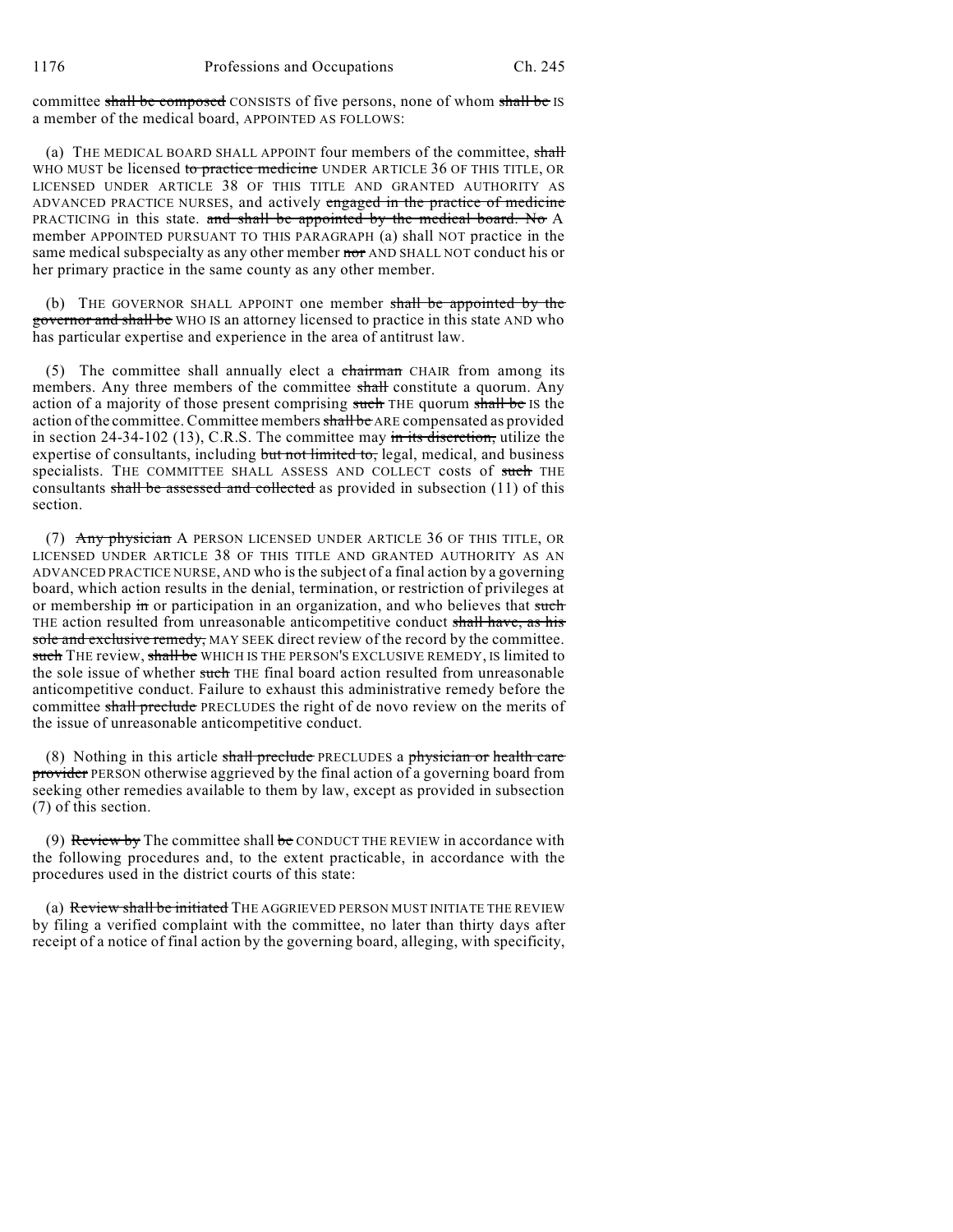all facts disclosed in the record and all additional facts known to the complainant which THAT would support his OR HER allegation that the final action taken by the governing board resulted from unreasonable anticompetitive conduct.

(b) The committee shall mail a copy of such THE complaint to the governing board and the professional review committee by certified mail, return receipt requested, within five days of AFTER the receipt of such THE complaint by the committee, advising them of their right to file a verified answer to the allegations stated therein Receipt of such complaint by mail shall make IN THE COMPLAINT. The recipients thereof OF THE COMPLAINT BECOME a party to these proceedings UPON RECEIPT OF THE COMPLAINT.

(e) If the committee finds THAT no such probable cause exists, it shall dismiss the complaint, which dismissal shall constitute CONSTITUTES final administrative action.

(f) If the committee finds such THAT probable cause exists, it shall schedule a hearing. At such THE hearing, the committee shall review the record below on the sole issue of whether the final action of the governing board resulted from unreasonable anticompetitive conduct and shall take evidence only with regard to the additional facts specifically alleged in the complaint or answer regarding unreasonable anticompetitive conduct, except when, in the discretion of the committee, the interests of a fair hearing demand otherwise.

(k) If the committee finds by a preponderance of evidence that the final action of the governing board resulted from unreasonable anticompetitive conduct, it shall issue its final order disapproving and setting aside such THE action or modifying the action taken by the governing board in whole or in part, which final order shall be IS binding on the parties. THE COMMITTEE SHALL MAIL a copy of such THE order shall be mailed by certified mail, return receipt requested, to the parties.

(n) In any case presented to the committee where the medical practice of the complainant constitutes a clear and present danger to patients, the committee shall refer the case to the medical board OR NURSING BOARD, AS APPLICABLE, for such action as the board deems appropriate.

 $(10)$  (a) Following final administrative action by the committee, such action of the committee may be reviewed only by the court of appeals MAY REVIEW THE ACTION OF THE COMMITTEE through appropriate proceedings brought pursuant to section 24-4-106 (11), C.R.S.

(b) Following final administrative action by the committee,  $\frac{a_n}{b_n}$  A party aggrieved by the final action of a governing board who wishes to challenge the action of such THE governing board, rather than the committee's review of such THE action, shall have HAS the right to seek de novo review on the merits in a district court in Colorado. In no event shall the medical board, NURSING BOARD, or the committee be made parties to such a THE district court action.

(c) As a condition of filing a complaint under paragraph (a) of subsection (9) of this section, the complainant shall post a cash bond or equivalent liquid security of three thousand dollars to cover anticipated costs which THAT may be assessed against him OR HER. Within thirty days of AFTER receipt of service of a complaint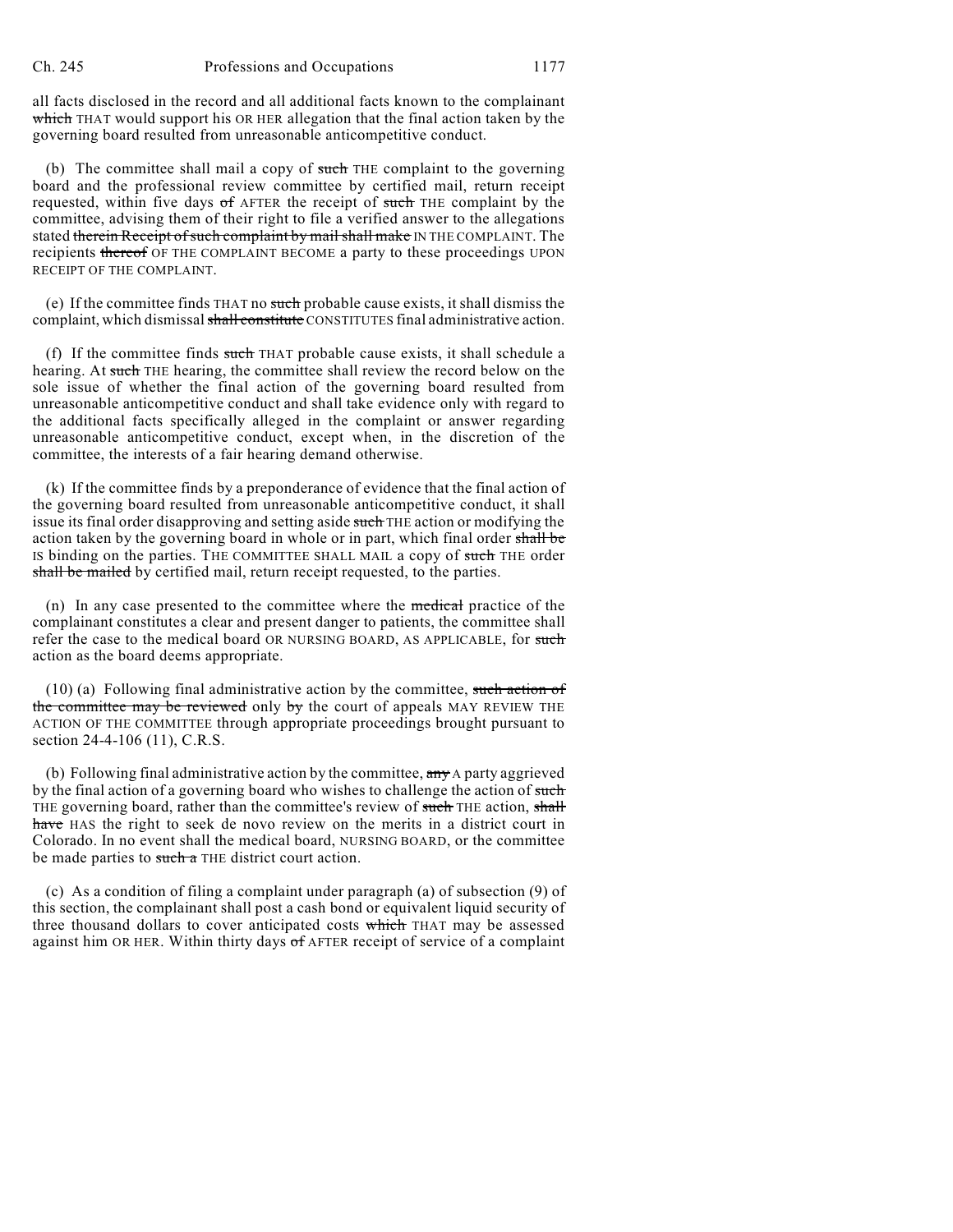on a governing board, or concurrently with the filing of an answer, whichever is earlier, the governing board shall post a cash bond or equivalent liquid security of three thousand dollars to cover anticipated costs which THAT may be assessed against it as a party. The committee may enforce this latter requirement through the district court.

(12) The committee shall promulgate such rules and regulations as may be necessary for the implementation of this section, including mechanisms to secure the payment of costs as provided in paragraph (c) of subsection (10) and subsection (11) of this section.

 $(13)$  (a) Any A member of the committee, any A member of the committee's staff,  $\frac{\text{any}}{\text{any}}$  A person acting as a witness or consultant to the committee,  $\frac{\text{any}}{\text{any}}$  A witness testifying in a proceeding authorized under this article, and  $\frac{day}{dx}$  person who lodges a complaint pursuant to this article shall be immune from liability in any civil action brought against him or her for acts occurring while acting in his or her capacity as committee member, staff, consultant, or witness, respectively, if such individual was acting in good faith within the scope of his or her respective capacity, made a reasonable effort to obtain the facts of the matter as to which he or she acted, and acted in the reasonable belief that the action taken by him or her was warranted by the facts. Any person participating in good faith in lodging a complaint or participating in any investigative or administrative proceeding pursuant to this article shall be immune from any civil or criminal liability that may result from such participation IS IMMUNE FROM SUIT IN ANY CIVIL OR CRIMINAL ACTION, INCLUDING ANTITRUST ACTIONS, AND IS IMMUNE FROM LIABILITY FOR DAMAGES UNLESS, IN CONNECTION WITH THE PROFESSIONAL REVIEW PROCESS, THE PERSON PROVIDED FALSE INFORMATION AND KNEW THAT THE INFORMATION WAS FALSE.

(b) THE COMMITTEE IS IMMUNE FROM SUIT IN ANY CIVIL OR CRIMINAL ACTION, INCLUDING ANTITRUST ACTIONS, AND IS IMMUNE FROM LIABILITY FOR DAMAGES IF THE PROFESSIONAL REVIEW ACTION WAS TAKEN WITHIN THE SCOPE OF THE PROFESSIONAL REVIEW PROCESS AND WAS TAKEN:

(I) IN THE OBJECTIVELY REASONABLE BELIEF THAT THE ACTION WAS IN THE FURTHERANCE OF QUALITY HEALTH CARE;

(II) AFTER AN OBJECTIVELY REASONABLE EFFORT TO OBTAIN THE FACTS OF THE MATTER;

(III) IN THE OBJECTIVELY REASONABLE BELIEF THAT THE ACTION TAKEN WAS WARRANTED BY THE FACTS; AND

(IV) IN ACCORDANCE WITH PROCEDURES THAT, UNDER THE CIRCUMSTANCES, WERE FAIR TO THE PERSON LICENSED UNDER ARTICLE 36 OF THIS TITLE OR LICENSED UNDER ARTICLE 38 OF THIS TITLE AND GRANTED AUTHORITY AS AN ADVANCED PRACTICE NURSE.

**SECTION 11.** In Colorado Revised Statutes, **amend** 12-36.5-202 as follows:

**12-36.5-202. Rules - compliance with reporting requirements of federal act.** Upon implementation of THE MEDICAL BOARD AND NURSING BOARD MAY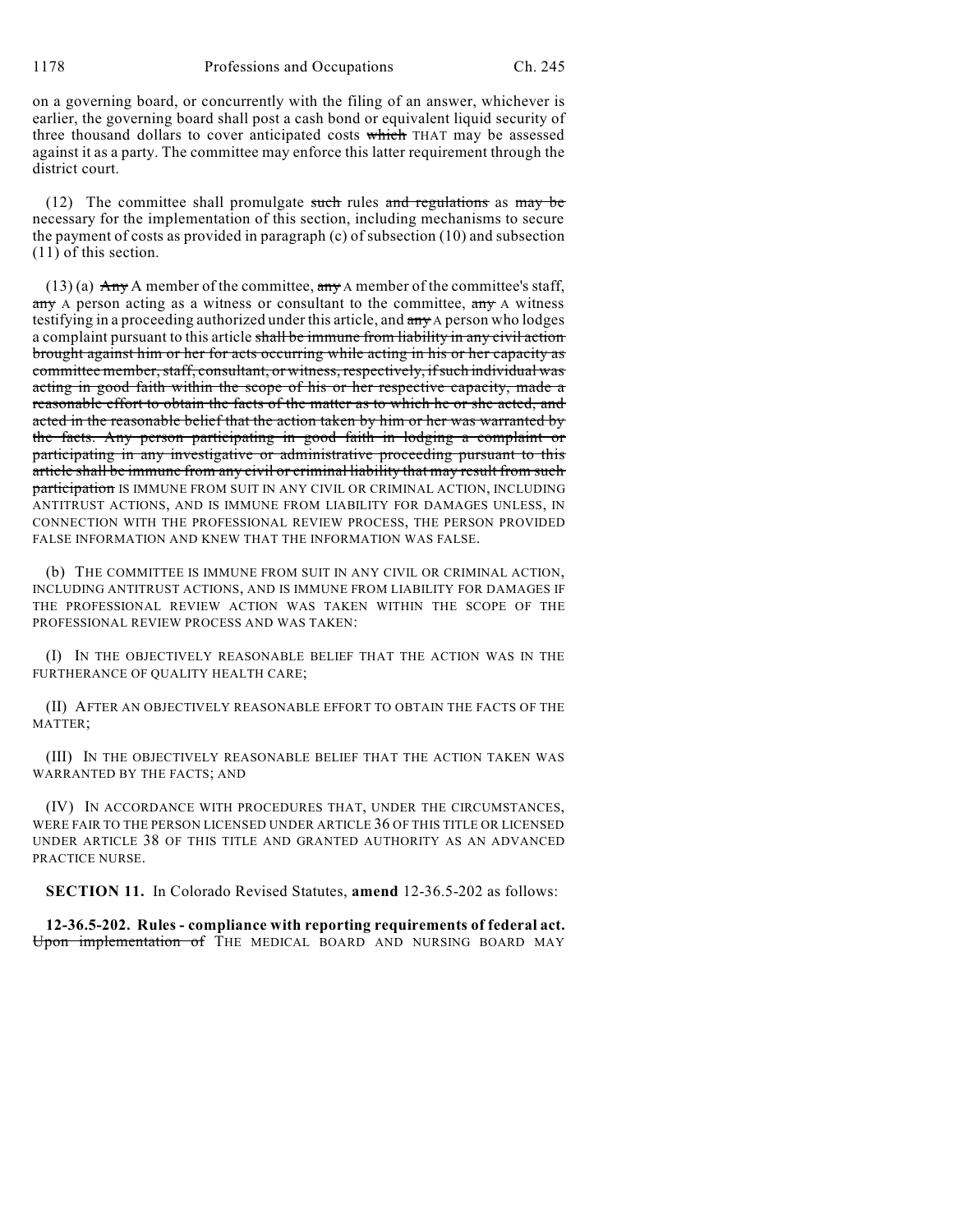PROMULGATE RULES TO COMPLY WITH THE REPORTING REQUIREMENTS OF the federal "Health Care Quality Improvement Act of 1986", as amended, 42 U.S.C. secs. 11101 through 11152, and upon implementation of MAY PARTICIPATE IN the federal data bank. the medical board shall promulgate rules to comply with such act which rules are consistent with the standards and the reporting requirements of such act.

**SECTION 12.** In Colorado Revised Statutes, **amend** 12-36.5-203 as follows:

**12-36.5-203. Limitations on liability relating to professional review actions.** (1) The following persons shall ARE IMMUNE FROM SUIT AND not be liable for damages in any civil action with respect to their participation in, assistance to, or reporting of information to a professional review body COMMITTEE in connection with a professional review action in this state, and such persons shall ARE not be liable for damages in  $\frac{day}{dx}$  A civil action with respect to their participation in, assistance to, or reporting of information to a professional review body which COMMITTEE THAT meets the standards of and is in conformity with the provisions of the federal "Health Care Quality Improvement Act of 1986", as amended, 42 U.S.C. secs. 11101 through 11152: upon implementation of such act by the federal government:

(a) The AN AUTHORIZED ENTITY, professional review body COMMITTEE, OR GOVERNING BOARD;

(b) Any person acting as a member of or staff to the AUTHORIZED ENTITY, professional review body COMMITTEE, OR GOVERNING BOARD;

(c) Any person under a contract or other formal agreement with the professional review body A WITNESS, CONSULTANT, OR OTHER PERSON WHO PROVIDED INFORMATION TO THE AUTHORIZED ENTITY, PROFESSIONAL REVIEW COMMITTEE, OR GOVERNING BOARD; AND

(d) Any person who participates with or assists the professional review body COMMITTEE OR GOVERNING BOARD with respect to the professional review action ACTIVITIES.

(2) (a) Notwithstanding any other provision of law, no person, whether as a witness or otherwise, who provides information to a professional review body regarding the competence or professional conduct of a physician shall be held, by reason of having provided such information, liable in damages in any civil action unless such information is false and the person providing it knew that such information was false. NOTWITHSTANDING SUBSECTION (1) OF THIS SECTION, NOTHING IN THIS ARTICLE RELIEVES AN AUTHORIZED ENTITY THAT IS A HEALTH CARE FACILITY LICENSED OR CERTIFIED PURSUANT TO PART 1 OF ARTICLE 3 OF TITLE 25, C.R.S., OR CERTIFIED PURSUANT TO SECTION 25-1.5-103,C.R.S., OF LIABILITY TO AN INJURED PERSON OR WRONGFUL DEATH CLAIMANT FOR THE FACILITY'S INDEPENDENT NEGLIGENCE IN THE CREDENTIALING OR PRIVILEGING PROCESS FOR A PERSON LICENSED UNDER ARTICLE 36 OF THIS TITLE OR LICENSED UNDER ARTICLE 38 OF THIS TITLE AND GRANTED AUTHORITY AS AN ADVANCED PRACTICE NURSE WHO PROVIDED HEALTH CARE SERVICES FOR THE INJURED OR DECEASED PERSON AT THE FACILITY. FOR PURPOSES OF THIS SECTION, THE FACILITY'S PARTICIPATION IN THE CREDENTIALING PROCESS OR THE PRIVILEGING PROCESS DOES NOT CONSTITUTE THE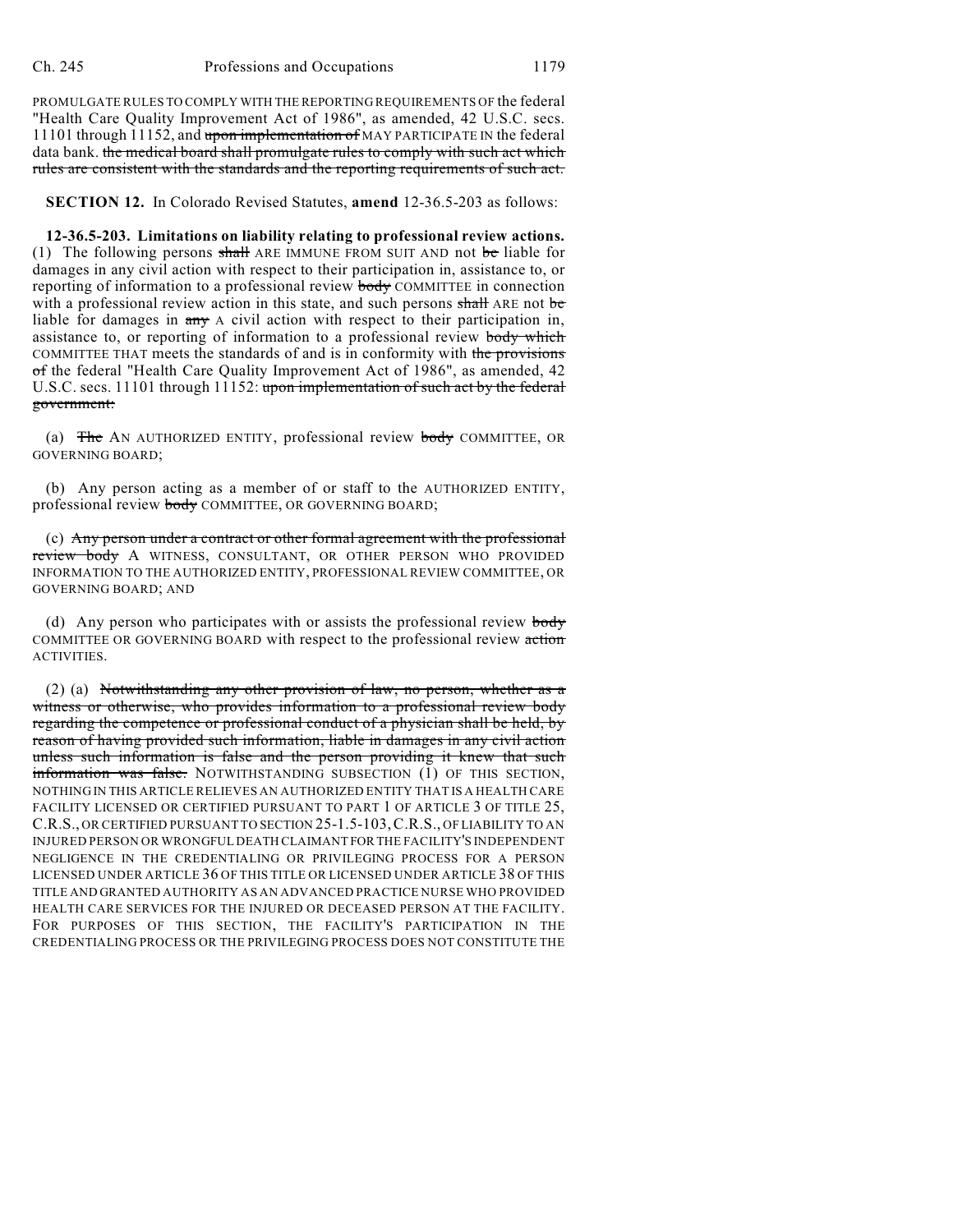CORPORATE PRACTICE OF MEDICINE.

(b) NOTHING IN THIS SECTION AFFECTS THE CONFIDENTIALITY OR PRIVILEGE OF ANY RECORDS SUBJECT TO SECTION 12-36.5-104 (10) OR OF INFORMATION OBTAINED AND MAINTAINED IN ACCORDANCE WITH A QUALITY MANAGEMENT PROGRAM AS DESCRIBED IN SECTION 25-3-109, C.R.S. THE EXCEPTIONS TO CONFIDENTIALITY OR PRIVILEGE AS SET FORTH IN SECTIONS 25-3-109 (4), C.R.S., AND 12-36.5-104 (10) APPLY.

(c) THIS SUBSECTION (2), AS AMENDED, APPLIES TO ACTIONS FILED ON OR AFTER JULY 1, 2012.

(3) For the purposes of this section, unless the context otherwise requires:

(a) "Professional review action" means an action or recommendation of a professional review body which COMMITTEE THAT is taken or made in the conduct of professional review activity and which THAT is based on the QUALITY AND APPROPRIATENESS OF PATIENT CARE PROVIDED BY, OR THE competence or professional conduct of, an individual *physician* PERSON LICENSED UNDER ARTICLE 36 OF THIS TITLE OR LICENSED UNDER ARTICLE 38 OF THIS TITLE AND GRANTED AUTHORITY AS AN ADVANCED PRACTICE NURSE, which conduct ACTION affects or may affect adversely the PERSON'S clinical privileges of or membership in a professional society of the physician AN AUTHORIZED ENTITY. "Professional review action" includes a formal decision by the professional review body COMMITTEE not to take an action or make a recommendation as provided in this paragraph (a) and also includes professional review activities relating to a professional review action. An action shall IS not be considered to be based upon the competence or professional conduct of a physician PERSON if the action is primarily based on:

(I) The physician's PERSON'S association or lack of association with a professional society or association;

(II) The **physician's** PERSON'S fees or his OR HER advertising or engaging in other competitive acts intended to solicit or retain business;

(III) The physician's PERSON'S association with, supervision of, delegation of authority to, support for, training of, or participation in a private group practice with a member or members of a particular class of health care practitioners or professionals;

(IV) The physician's PERSON'S participation in prepaid group health plans, salaried employment, or any other manner of delivering health services whether on a fee-for-service basis or other basis;

(V) Any other matter that does not relate to the QUALITY AND APPROPRIATENESS OF PATIENT CARE PROVIDED BY, OR THE competence or professional conduct of, a physician PERSON LICENSED UNDER ARTICLE 36 OF THIS TITLE OR LICENSED UNDER ARTICLE 38 OF THIS TITLE AND GRANTED AUTHORITY AS AN ADVANCED PRACTICE NURSE.

(b) "Professional review body" means a health care entity and the governing body